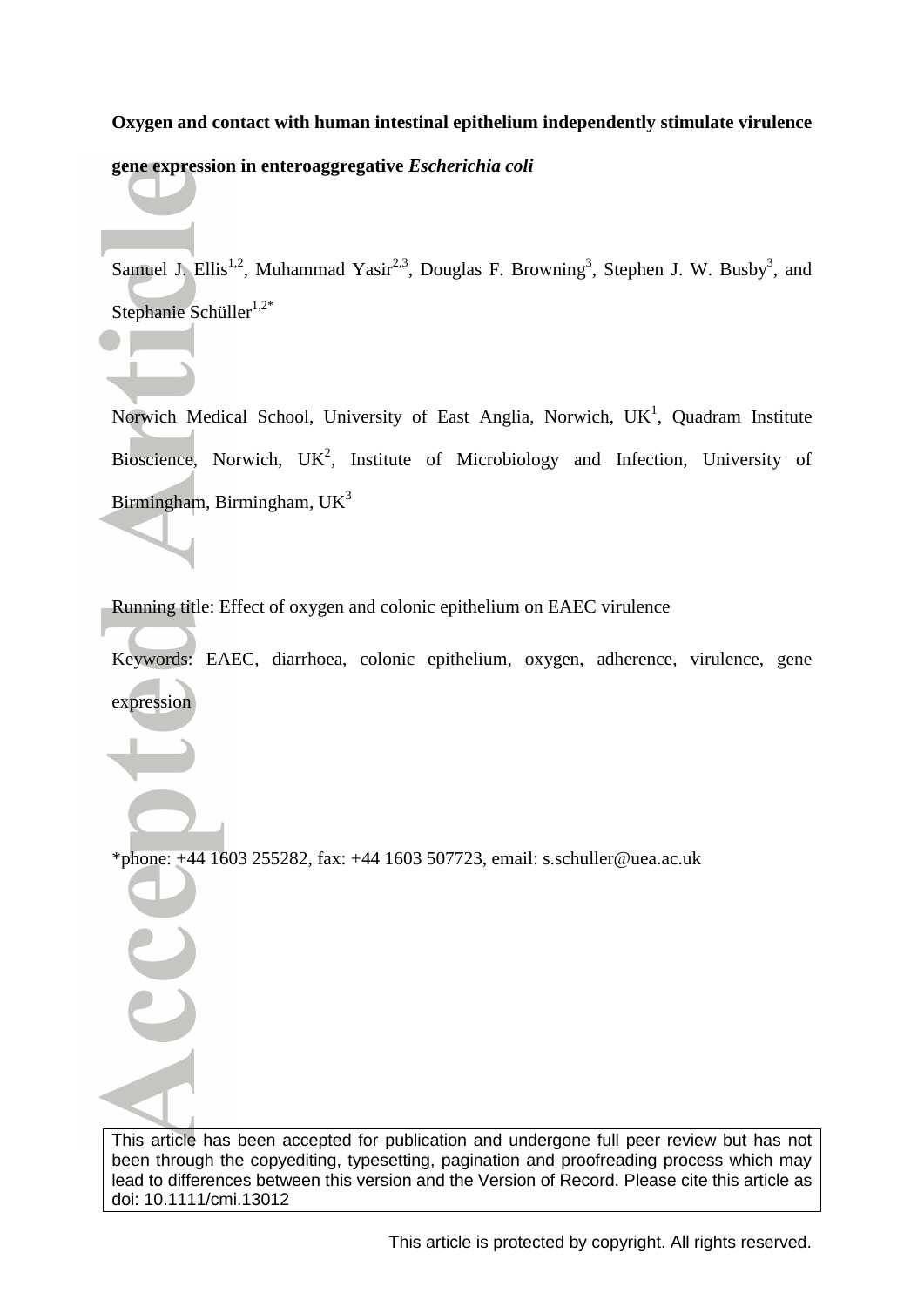#### **Summary**

Enteroaggregative *E. coli* (EAEC) are important intestinal pathogens causing acute and persistent diarrhoeal illness worldwide. Although many putative EAEC virulence factors have been identified, their association with pathogenesis remains unclear. As environmental cues can modulate bacterial virulence, we investigated the effect of oxygen and human intestinal epithelium on EAEC virulence gene expression to determine the involvement of respective gene products in intestinal colonisation and pathogenesis. Using *in vitro* organ culture of human intestinal biopsies, we established the colonic epithelium as the major colonisation site of EAEC strains 042 and 17-2. We subsequently optimised a vertical diffusion chamber system with polarised T84 colon carcinoma cells for EAEC infection and showed that oxygen induced expression of the global regulator AggR, aggregative adherence fimbriae, *E. coli* common pilus, EAST-1 toxin and dispersin in EAEC strain 042 but not in 17-2. Furthermore, the presence of T84 epithelia stimulated additional expression of the mucinase Pic and the toxins HlyE and Pet. This induction was dependent on physical host cell contact and did not require AggR. Overall, these findings suggest that EAEC virulence in the human gut is modulated by environmental signals including oxygen and the intestinal epithelium.

Acce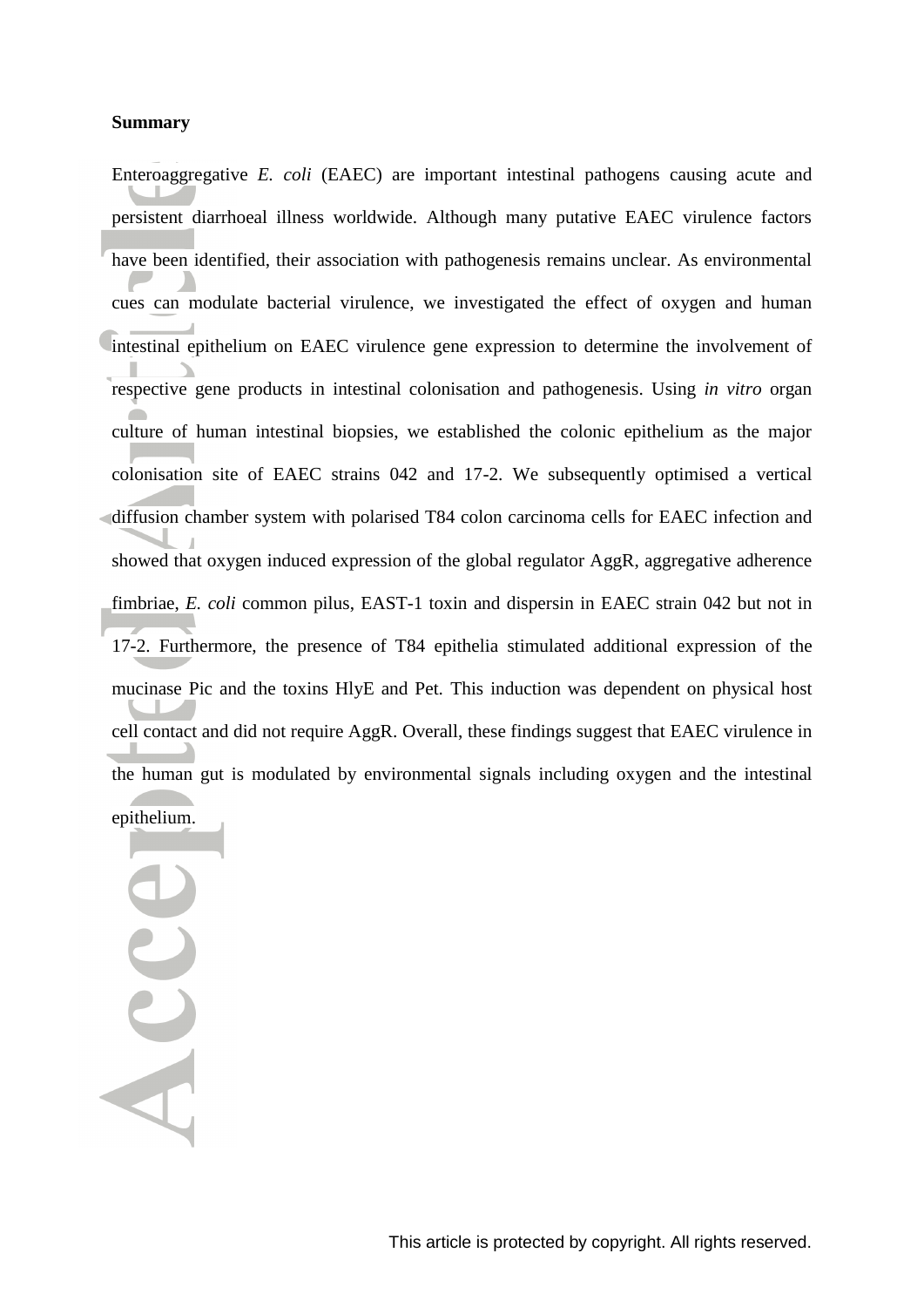#### **Introduction**

Enteroaggregative *E. coli* (EAEC) are emerging foodborne pathogens of worldwide importance. First described in 1987, they have been associated with persistent infantile diarrhoea in the developing world (Nataro *et al.*, 1987). More recent studies indicate that EAEC are also a common cause of traveller's diarrhoea, important enteric pathogens in HIVpatients and associated with large foodborne outbreaks in industrialised countries (Estrada-Garcia *et al.*, 2012, Hebbelstrup Jensen *et al.*, 2014). Notably, a large prospective study on infectious intestinal disease has reported EAEC infection as the second most common cause of bacterial diarrhoea in the UK (after *Campylobacter*) (Tompkins *et al.*, 1999). In addition, "hypervirulent" Shiga toxin-producing EAEC strains are emerging, causing potentially fatal systemic disease which cannot be treated with antibiotics. The severity of this has been underlined by a large EAEC outbreak in Germany in 2011 which resulted in 1,000 hospitalisations and 50 deaths (Bielaszewska *et al.*, 2011).

Despite their considerable impact on human health, the mechanisms of how EAEC cause disease remain unknown. This is partly due to a lack of suitable animal models which reflects their specificity for the human host (Philipson *et al.*, 2013). In addition, EAEC are a heterogenous group, and not all strains cause human disease (Nataro *et al.*, 1995, Jenkins *et al.*, 2007). The differences in pathogenicity among EAEC isolates can probably be attributed to their traditional classification based on "stacked brick"-like aggregative adherence to HEp-2 cells which does not necessarily reflect their ability to cause human disease (Nataro *et al.*, 1987). Nevertheless, research on EAEC so far indicates that bacterial adherence to intestinal epithelium, biofilm formation, release of toxins and mucosal inflammation likely contribute to pathogenesis and diarrhoea (Estrada-Garcia *et al.*, 2012).

During the last two decades, several putative virulence factors including adhesins, serine protease autotransporters (SPATEs), and toxins have been described (Estrada-Garcia *et al.*,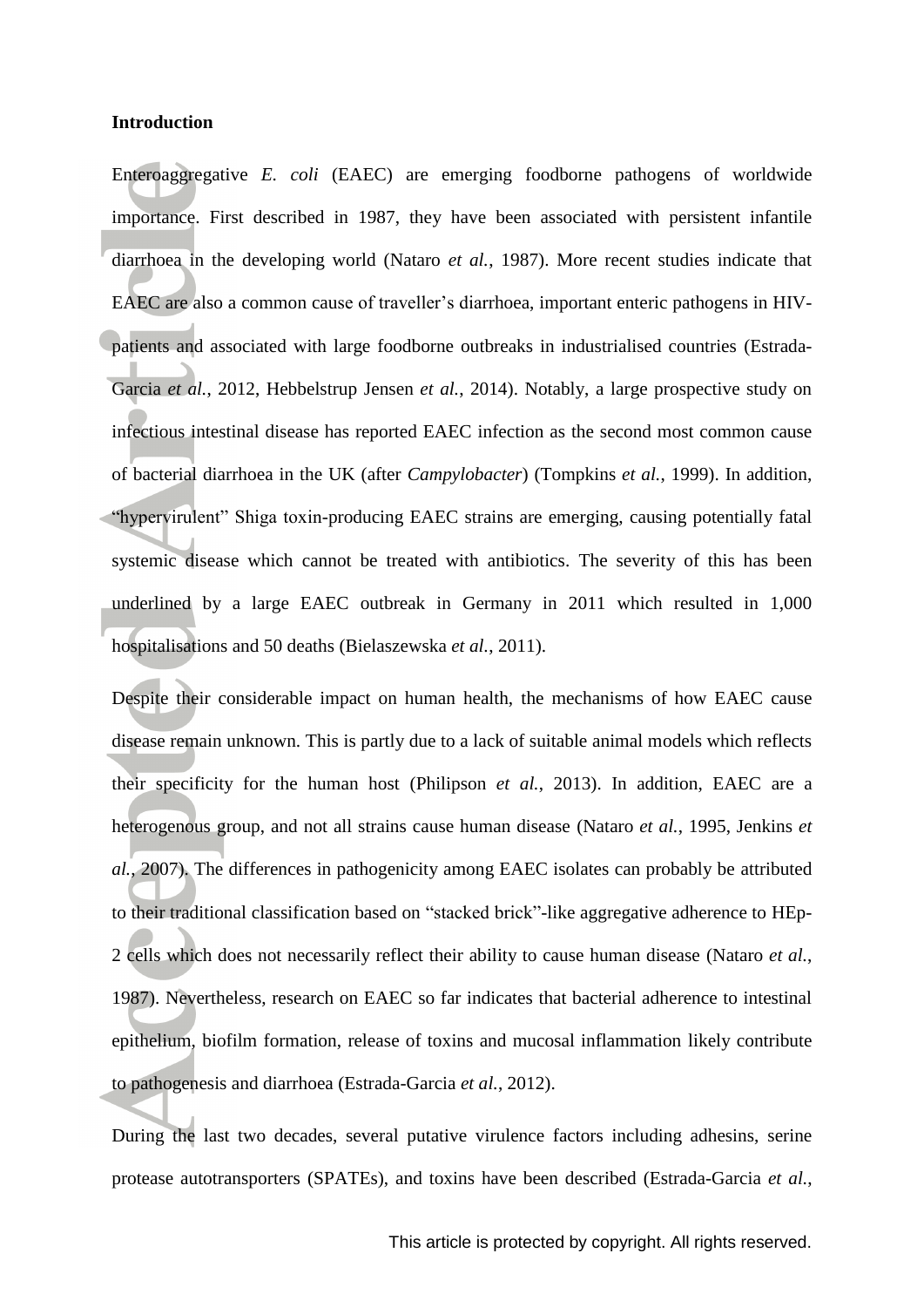2012). Typical EAEC strains possess an aggregative adherence plasmid (pAA), which encodes the AraC-like DNA-binding protein AggR (Nataro *et al.*, 1994). AggR acts as a transcriptional activator for a multitude of genes including those encoding aggregative adherence fimbriae (AAF) (Nataro *et al.*, 1994, Morin *et al.*, 2013). AAF are a class of fimbrial adhesins strongly associated with aggregative adherence, and five alleles (AAF/I-V) have been described so far (Jønsson *et al.*, 2015). Protein interaction studies have identified several AAF host receptors including cytokeratin 8, MUC1 and extracellular matrix proteins (Izquierdo *et al.*, 2014, Boll *et al.*, 2017). Similar to AAF, dispersin is plasmid-encoded and regulated by AggR and has been linked to adherence and biofilm formation (Sheikh *et al.*, 2002). Structural studies suggest that dispersin binding to outer membrane lipopolysaccharide masks its negative charge and allows positively charged adhesins such as AAF to bind more distant sites, thereby promoting dispersal of adherent bacteria (Velarde *et al.*, 2007). While AAF are strongly linked to aggregative adherence, many EAEC isolates have no AAF allele and the phenotype is believed to be multi-factorial (Jønsson *et al.*, 2015). For example, the *E. coli* common pilus (ECP) found in many *E. coli* pathotypes (Rendón *et al.*, 2007) has been implicated in aggregative adherence, especially in AAF-negative strains (Avelino *et al.*, 2010). In addition to adhesins, EAEC produce several toxins, which are important for the induction of diarrhoeal symptoms. The enterotoxin EAST-1 has similarities to the heat-stable enterotoxin STa of enterotoxigenic *E. coli*, and is proposed to function in a comparable way via interference of cGMP signalling and dysregulation of anion secretion (Ménard *et al.*, 2004). Haemolysin E (HlyE) is a pore-forming toxin mediating cytolytic and cytopathic effects in cultured human cells. As it is also found in non-pathogenic bacteria, the role of HlyE in EAEC pathogenesis remains unclear (Navarro-Garcia *et al.*, 2011). Another enterotoxin associated with EAEC virulence is the plasmid-encoded SPATE Pet which degrades the structural protein spectrin, leading to cytoskeletal disruption in epithelial cells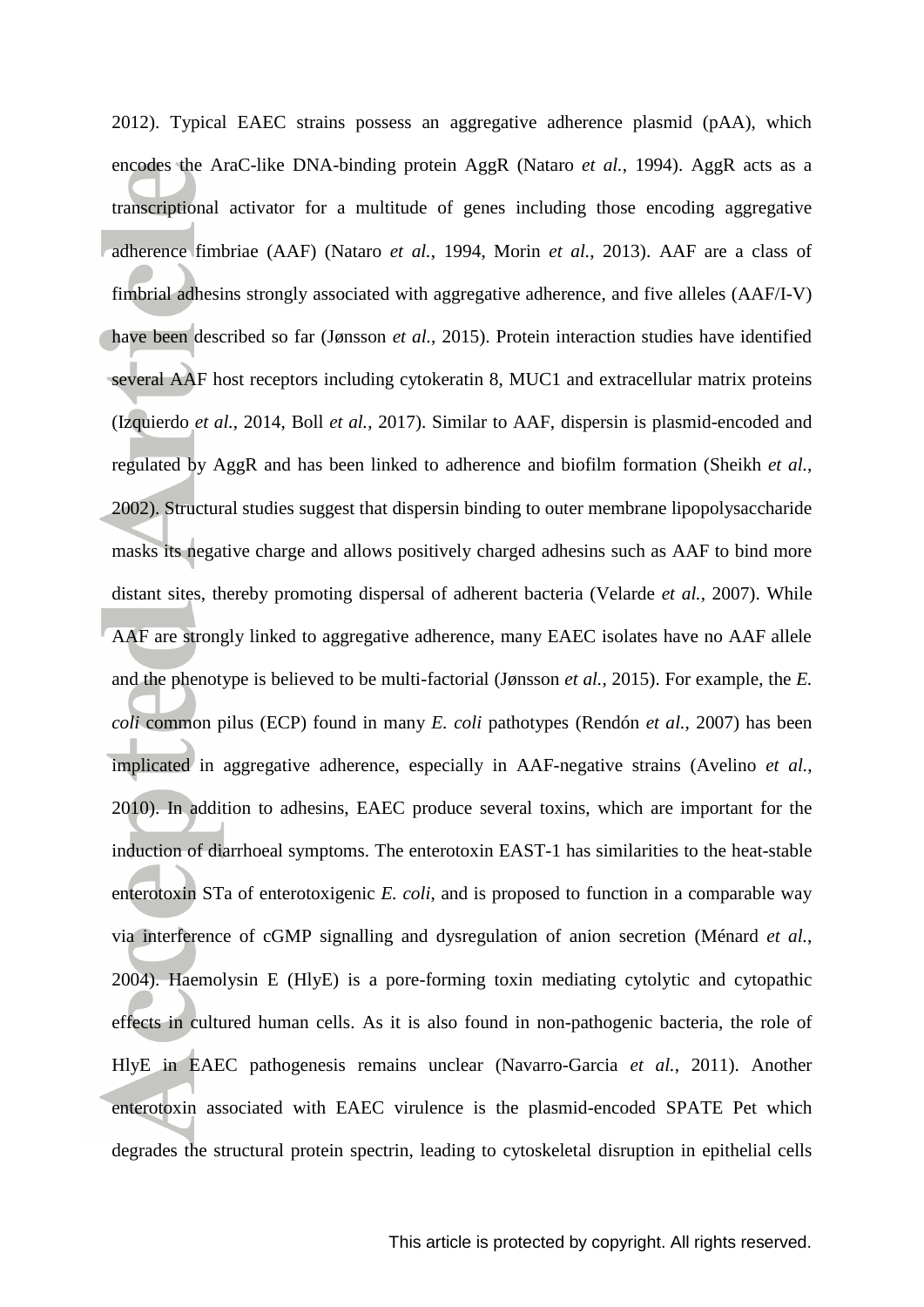(Canizalez-Roman *et al.*, 2003, Boisen *et al.*, 2009). In addition, some EAEC strains express the SPATE Pic which cleaves mucins and complement proteins and stimulates mucus hypersecretion in the gut (Henderson *et al.*, 1999, Navarro-Garcia *et al.*, 2010).

Despite the identification of these and other putative virulence factors, genotypic studies have failed to consistently associate a single gene or combination of genes with EAEC pathogenicity (Estrada-Garcia *et al.*, 2012). This may be due to the heterogeneity of the EAEC pathotype and/or differences in regulation of virulence gene expression. Previous studies, particularly on enterohaemorrhagic *E. coli* (EHEC), have demonstrated that the intestinal environment influences bacterial virulence gene expression and thereby promotes selection of the optimal niche for bacterial survival and colonisation of the host (Barnett Foster, 2013, Carlson-Banning *et al.*, 2017). Here, we have investigated the effect of oxygen levels and human colonic epithelium on EAEC virulence gene expression by employing a microaerobic vertical diffusion chamber (VDC) with polarised human intestinal epithelial cells (Schüller *et al.*, 2010).

#### **Results**

**EAEC strains 17-2 and 042 adhere to human colonic but not small intestinal epithelium** For this study, we employed the well characterised EAEC prototype strains 17-2 and 042 which have been used in human volunteer studies (Nataro *et al.*, 1995). To select the most suitable intestinal epithelial cell line for the VDC infection model, we first evaluated EAEC adherence in *in vitro* organ culture (IVOC) of human mucosal biopsies from different parts of the intestine (proximal small intestine to distal colon). While both EAEC strains demonstrated aggregative adherence to tissue from the transverse and sigmoid colon after 7 h of incubation, only few bacteria bound to biopsies from the terminal ileum (Fig. 1), and no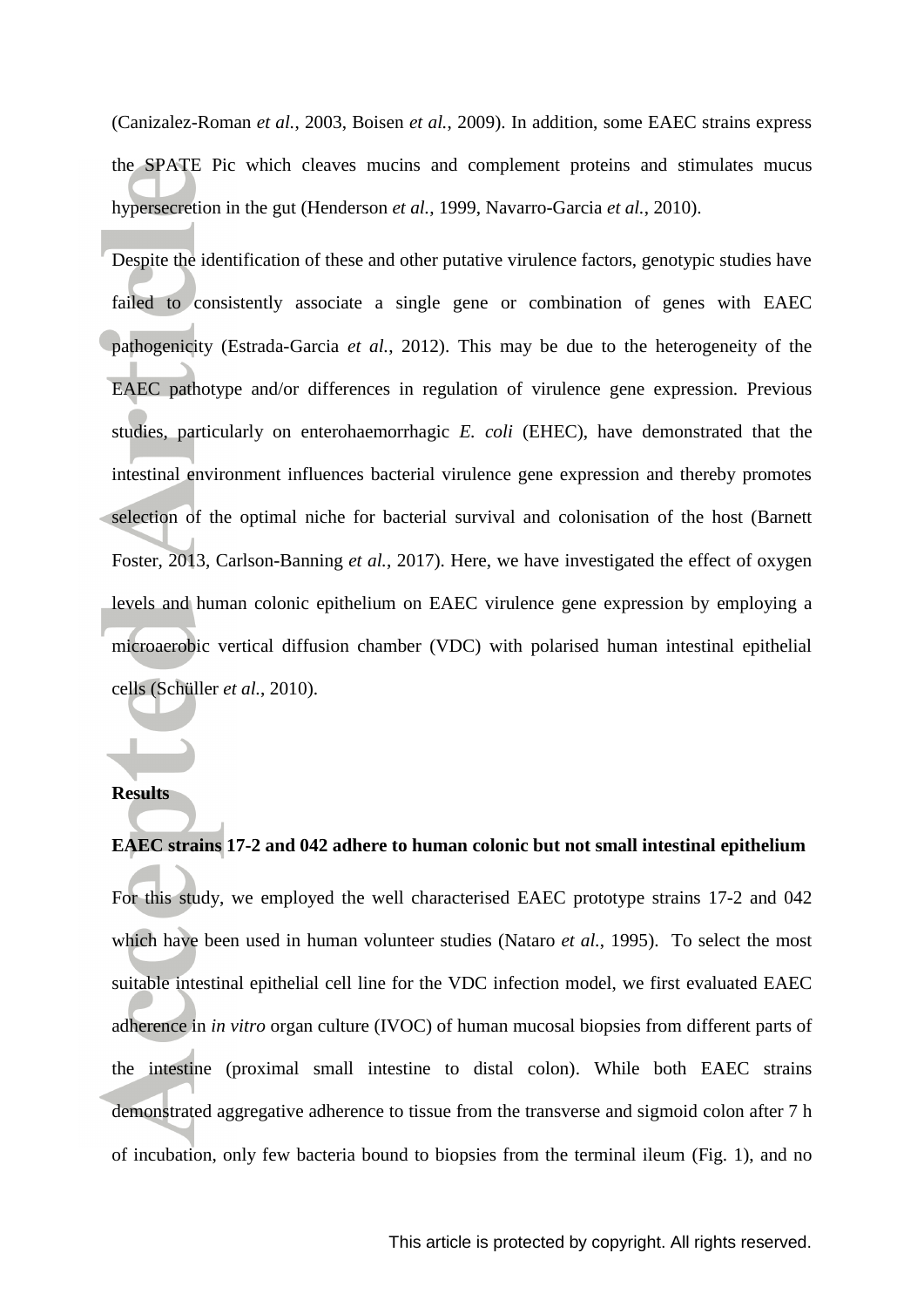bacteria were detected on duodenal samples (Table 1). Aggregative adherence to colonic mucosa was specific for EAEC as no epithelium-bound bacteria were detected on biopsy samples incubated with *E. coli* K12 (Fig. 1). Aggregative adherence and colonisation of colonic epithelium was confirmed by infecting human colon carcinoma-derived T84 cells with EAEC for up to 5 h (Fig. 2), and this cell line was subsequently used for further studies.

## **Establishment of the microaerobic VDC system**

In our previous studies, we have shown that T84 cells grown on Snapwell supports form polarised and well differentiated epithelial monolayers that can be maintained in the microaerobic VDC for at least 6 h without loss of barrier function or cell viability (Schüller *et al.*, 2010, Tran *et al.*, 2014). To optimise the system for EAEC infection, we first determined the growth kinetics of strains 17-2 and 042 under aerobic (AE) and microaerobic (MA) conditions and simultaneously quantified the concentrations of dissolved oxygen in the media. While both strains demonstrated growth in the VDC system, this was significantly higher under AE versus MA conditions (Fig. 3A). Measurement of dissolved oxygen levels showed aerobic (20%) and microaerobic (2-3%) oxygen concentrations at the beginning of the incubation with subsequent oxygen depletion during bacterial growth (Fig. 3B). Oxygen consumption was more pronounced in chambers inoculated with strain 17-2 which correlated with faster growth of this strain compared to 042. As oxygen concentrations in AE chambers incubated with 17-2 reached near microaerobic levels (5%) after 4 h, a period of 3 h was chosen for subsequent bacterial gene expression analysis. Differences in bacterial respiration status between AE and MA conditions were confirmed by analysis of terminal oxidase expression. In *E. coli*, aerobic respiration in oxygen-rich environments is mediated by the low affinity cytochrome *bo<sup>3</sup>* oxidase complex (*cyoABCDE*), whereas the high affinity cytochrome *bd* oxidase (*cydAB*) is utilised at low oxygen tensions (Cotter *et al.*, 1990, Morris *et al.*,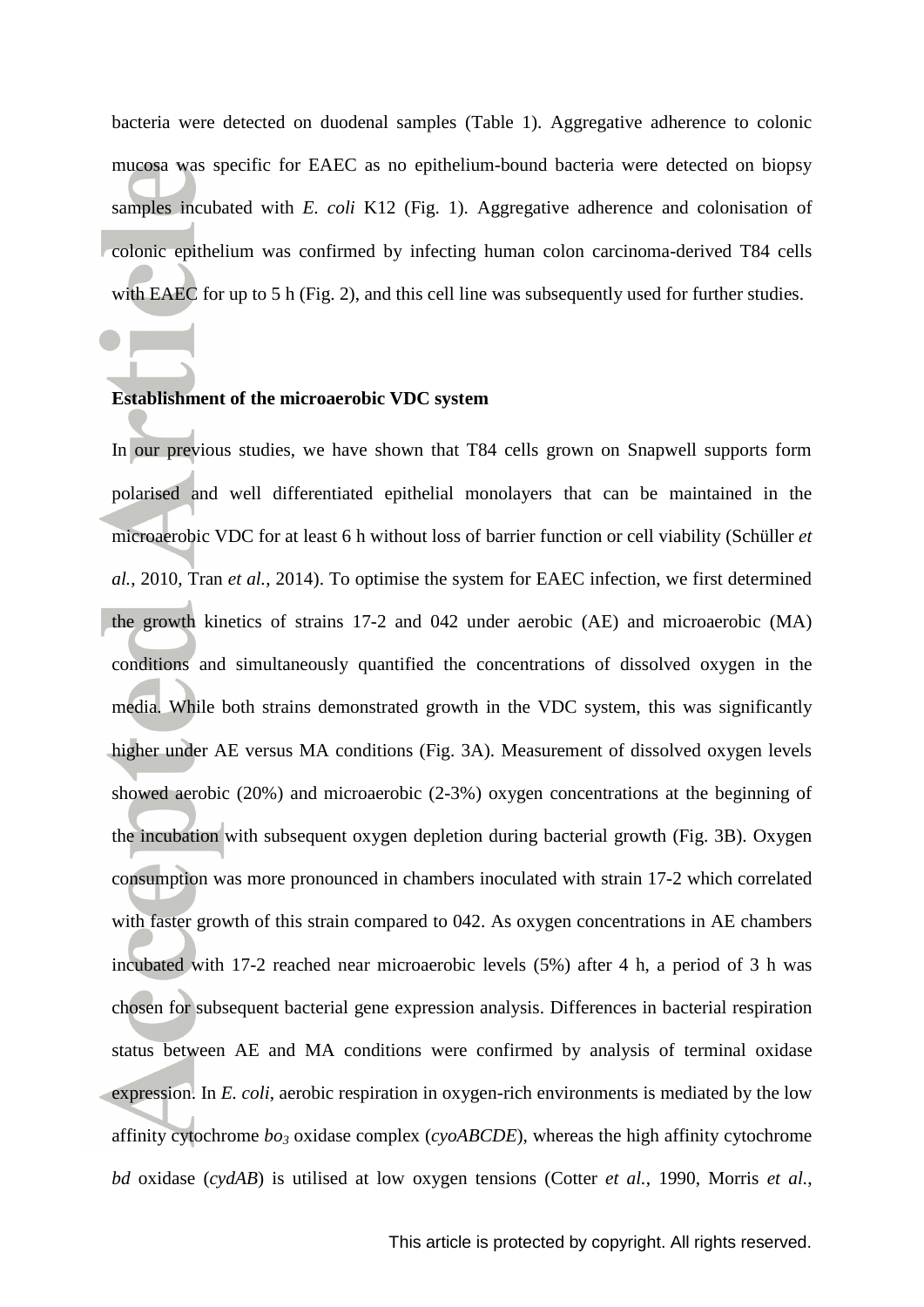2013). As shown in Fig. 3C, both EAEC strains expressed significantly increased levels of *cyoA* and reduced levels of *cydB* under AE versus MA conditions, thereby confirming that oxygen concentrations in AE chambers were still sufficiently high to enable aerobic respiration via cytochrome *bo<sup>3</sup>* oxidase. In addition to bacterial growth and respiration, we evaluated EAEC host cell interactions in the VDC system. After 3 h of infection, both strains showed aggregative adherence to polarised T84 cells under AE and MA conditions without significantly affecting monolayer integrity or transepithelial electrical resistance (TEER) (Fig. 3D, image shown for 17-2 only, and E).

#### **Oxygen induces virulence gene expression in EAEC 042**

To determine the influence of oxygen concentrations on bacterial virulence gene expression, polarised T84 cells were infected with strains 17-2 or 042 for 3 h under AE or MA conditions. After harvesting non-adherent bacteria from the apical media, RNA was extracted and transcription of selected virulence genes was determined by qPCR (Table 2). Whereas little effect was observed in strain 17-2, expression of *aggR*, *aap*, *astA*, *aafA* and *ecpA* was significantly enhanced under AE versus MA conditions in strain 042 (Fig. 4). To evaluate if any of these effects were mediated by changes in the host cells, incubations were performed in chambers without T84 cells. Similar results were obtained except for *astA* and *ecpA* where lower induction levels were observed for strain 042 (Fig. 4).

### **Host cell contact enhances EAEC virulence gene expression**

We next characterised the influence of host cells on virulence gene expression. Polarised T84 intestinal epithelia were infected in the VDC as described above. After 3 h, non-adherent (planktonic) and adherent bacteria were harvested for RNA extraction, and gene transcription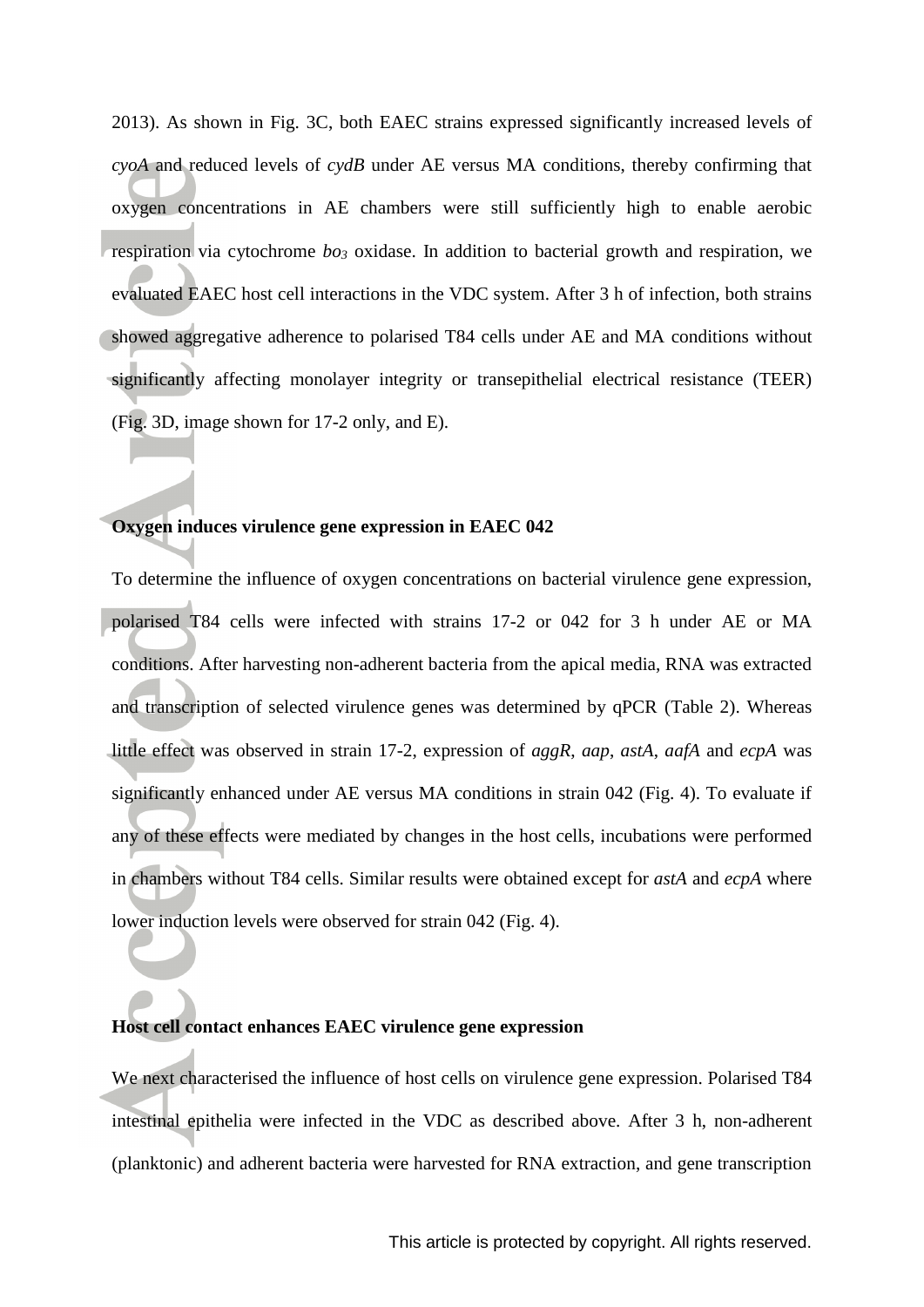was analysed by qPCR. In strain 042, all selected genes except *aggR* and *ecpA* were significantly induced in adherent versus planktonic bacteria (Fig. 5A). This was comparable under MA and AE conditions apart from  $h/vE$  which only showed significant upregulation under AE conditions. Similarly, adherent EAEC 17-2 demonstrated a significant increase in expression of all tested virulence genes compared to non-adherent bacteria (Fig. 5A). This was comparable under AE and MA conditions except for *aggR* and *ecpA* which were significantly induced under MA conditions only. To confirm enhanced virulence gene expression in adherent bacteria, reporter plasmids were generated by fusing the promoters of EAEC 042 *aafD* (*aafA* is transcribed from the upstream *aafD* promoter) or *aap* to *gfp* by using the GFP expression plasmid pRW400. Constructs were subsequently transformed into the tetracycline-sensitive 042 derivative DFB042TC. Infections of confluent T84 cells were carried out for 5 and 7 h to allow for GFP expression, and fluorescence of adherent and nonadherent EAEC was determined. While GFP expression in promoterless controls was unaffected, fluorescence of adherent versus non-adherent bacteria was significantly enhanced in reporter strains carrying the *aafD* or *aap* promoter, and this was most pronounced at 5 h post-infection (Fig. 5B, data shown for 5 h infection only). Furthermore, increased dispersin (Aap) expression in adherent versus non-adherent EAEC 042 was confirmed by Western blot analysis of bacterial lysates which reached significance after 5 h of infection (Fig. 5C).

To determine if physical contact between bacteria and host cells was required for virulence gene induction, T84 cells were seeded out in 12 well plates. EAEC were either added directly to the cells or prevented from direct cell contact by addition to a Transwell insert with a porous membrane enabling exchange of soluble mediators. For comparison, bacteria were incubated in Transwell supports in 12 well plates without T84 cells. After bacterial RNA extraction, qPCR was performed for a subset of virulence genes, and gene expression was compared between 1) EAEC in Transwells with and without T84 cells (no bacteria-host cell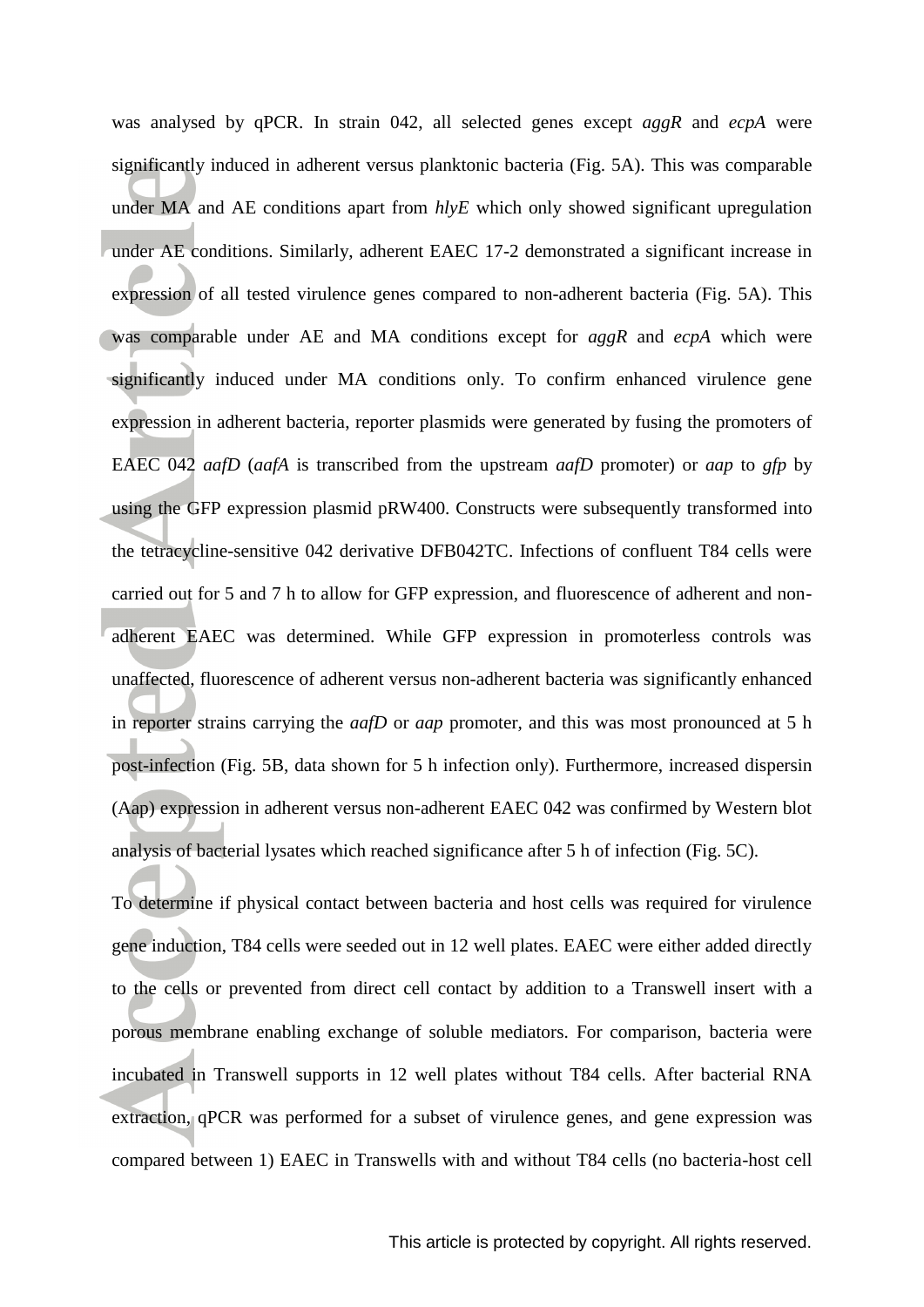contact) and 2) adherent and non-adherent EAEC in well plates without Transwells (bacteriahost cell contact). As shown in Fig. 5D, expression of all virulence genes except *pet* was increased in adherent versus non-adherent bacteria which paralleled our findings in the VDC system. In contrast, no induction in gene expression was observed when bacteria were separated from the T84 epithelium by a Transwell insert, in which case even a significant reduction in expression of *aafA* (042) and *aap* (17-2) was detected (Fig. 5D).

## **Dependence of virulence gene induction on AggR regulation**

To determine the dependency of oxygen- and contact-induced virulence gene expression on the global activator AggR, experiments were conducted using an isogenic 042 *aggR* deletion mutant and plasmid-complemented strain. Functionality of the mutant strains was validated by infection of confluent T84 cells and evaluation of adherence by Giemsa stain. Whereas 042 wild-type formed adherent aggregates, the *aggR* deletion mutant showed binding of isolated single bacteria only (Fig. 6A). Aggregative adherence was restored in the *aggR*complemented strain although bacterial clusters appeared less dense compared to the wildtype. In addition, relative gene expression levels of *aggR*, *astA*, *aap* and *aafA* were determined in non-adherent EAEC harvested from incubations with T84 cells under aerobic conditions. As shown in Fig. 6B, no *aggR* expression and strongly reduced levels of *aap* or *aafA* mRNA were detected in 042 Δ*aggR*, whereas transcription of all three genes was about 2-3fold higher in the complemented than the wild-type strain. In contrast, *astA* expression was not affected by AggR and about 2fold higher in Δ*aggR* and complemented strain when compared to the wild-type. Similar transcription patterns were obtained in adherent EAEC from the same experiments (data not shown). When we investigated the influence of AggR on oxygen-stimulated virulence gene expression, we did not obtain any conclusive results due to high transcript level variations in the *aggR* deletion mutant and complemented strain (data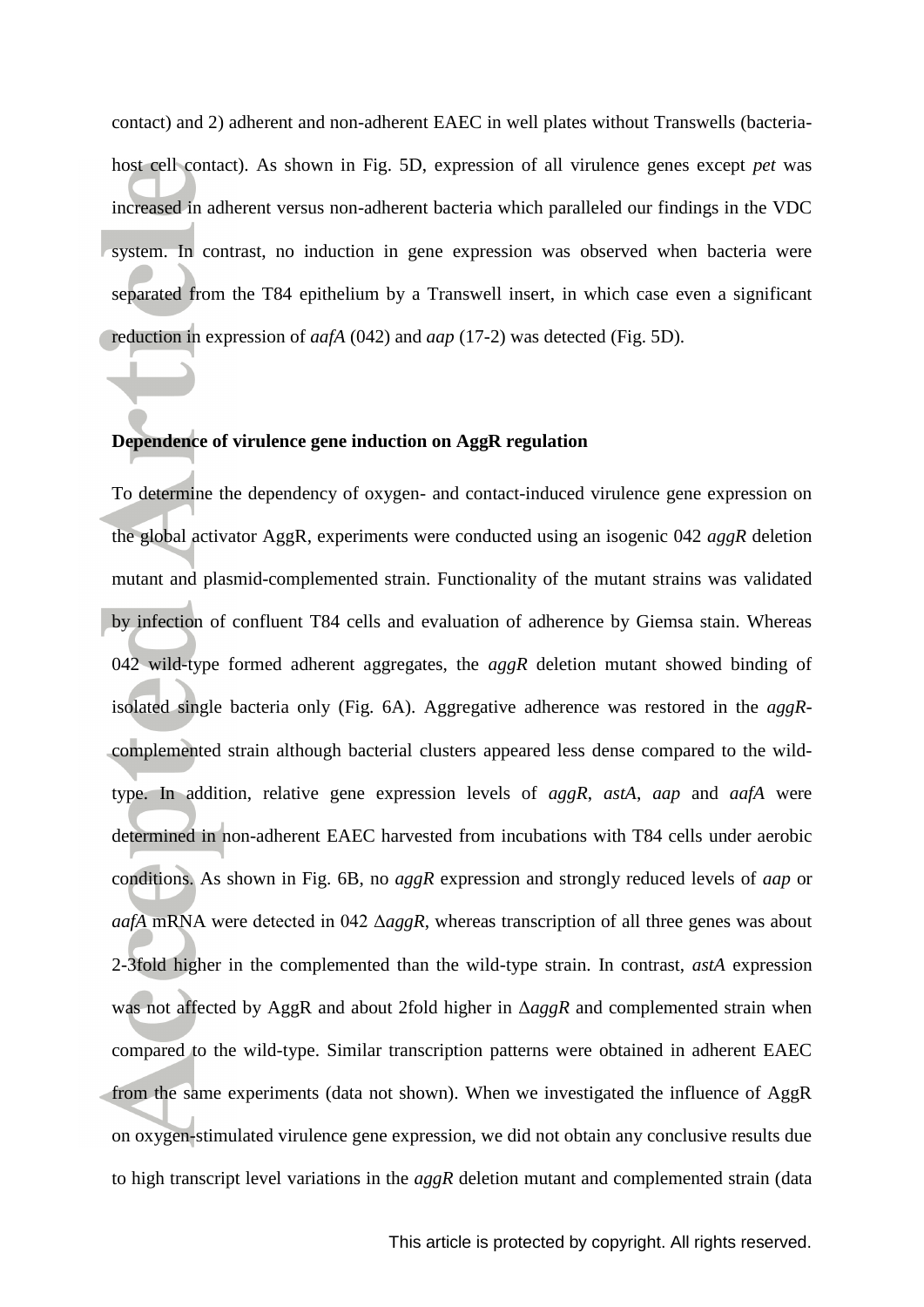not shown). However, qPCR analysis of infected T84 cells demonstrated significantly increased *astA*, *aap*, and *aafA* transcript levels in adherent versus non-adherent bacteria for both wild-type and Δ*aggR* mutant (Fig. 6C). Unexpectedly, host cell adherence only stimulated expression of *astA* in the complemented strain whilst transcript levels of *aap* and *aafA* remained unchanged.

# **Discussion**

While EAEC are a heterogenous group of *E. coli* strains defined by aggregative adherence to HEp-2 cells, we have focused our studies on two well characterised prototype strains, 042 and 17-2, which have been isolated from children with diarrhoeal illness in South America (Nataro *et al.*, 1985, Vial *et al.*, 1988). Both strains are typical EAEC encoding the *aggR* regulon of putative virulence genes commonly associated with pathogenic EAEC strains (Cerna *et al.*, 2003, Dudley *et al.*, 2006). When tested in adult volunteers, strain 042 induced diarrhoea while 17-2 did not cause any disease (Nataro *et al.*, 1995). Previous studies using human mucosal biopsies demonstrated that both strains preferentially adhered to colonic compared to small intestinal tissue (Knutton *et al.*, 1992, Hicks *et al.*, 1996, Nataro *et al.*, 1996) which agrees with our IVOC results. T84 colon carcinoma cells were chosen for the establishment of the VDC system as they exhibit structural similarity to intestinal crypt cells and form highly polarised columnar epithelia (Madara *et al.*, 1987). In addition, previous studies have shown pAA-dependent aggregative adherence of EAEC 042 to T84 but not to Caco-2 cells (Nataro *et al.*, 1996). In contrast, strain 17-2 forms aggregates on Caco-2 (Steiner *et al.*, 1998, Couto *et al.*, 2007) and T84 cells as demonstrated in our study.

While conventional cell culture studies are performed under aerobic conditions, the gastrointestinal tract is an oxygen-limited environment with decreasing oxygen levels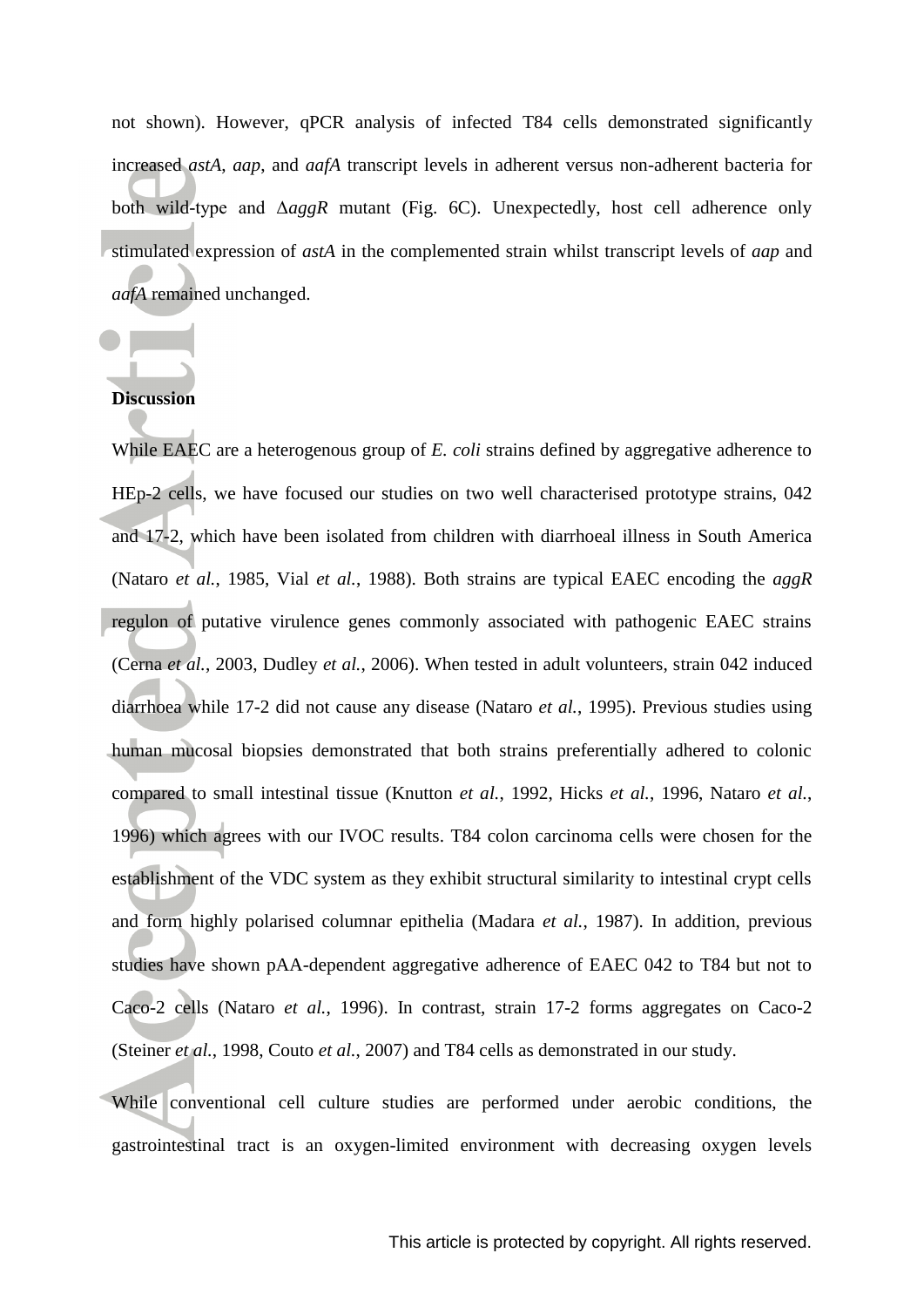towards the colon as oxygen is consumed by the resident microbiota. Non-invasive measurements in living mice and rats demonstrated oxygen levels of 1.4% in the mid-colon and 2-4% at the small intestinal epithelium, respectively (He *et al.*, 1999, Zeitouni *et al.*, 2016), which is comparable to the oxygen concentrations in the MA VDC chamber. As a facultative anaerobe, EAEC can grow under AE and MA conditions. In the VDC system, we observed increased multiplication of both EAEC strains under AE versus MA conditions which agrees with enhanced expression of the low-affinity cytochrome  $b\sigma_3$  oxidase resulting in a higher energy yield compared to cytochrome *bd* oxidase-mediated respiration (Gunsalus *et al.*, 1994, Jones *et al.*, 2007). While the 3 h infection period used in our protocol was sufficient for aggregative adherence of both strains, it did not allow EAEC-mediated disruption of epithelial barrier function (Strauman *et al.*, 2010) and subsequent leak of oxygen across the epithelium.

Oxygen availability has been recognised as an important environmental signal for the modulation of virulence in enteropathogenic bacteria (Marteyn *et al.*, 2011). *Salmonella*  Typhimurium demonstrates increased host cell adherence and invasion when grown under low oxygen tension (Lee *et al.*, 1990). In addition, the FNR transcriptional regulator involved in sensing low oxygen levels is required for full *Salmonella* virulence in mice and modifies expression of a type III secretion system (T3SS) required for pathogenesis (Fink *et al.*, 2007). Similarly, oxygen modulates T3SS expression and subsequent adherence of EHEC to intestinal epithelium (Schüller *et al.*, 2010). In *Shigella flexneri*, lack of oxygen in the gut lumen enhances expression of the T3SS but suppresses secretion of virulence proteins resulting in their accumulation inside bacteria. As *S. flexneri* approaches the mucosal surface, oxygen released by the epithelium triggers targeted T3S and subsequent bacterial invasion (Marteyn *et al.*, 2010).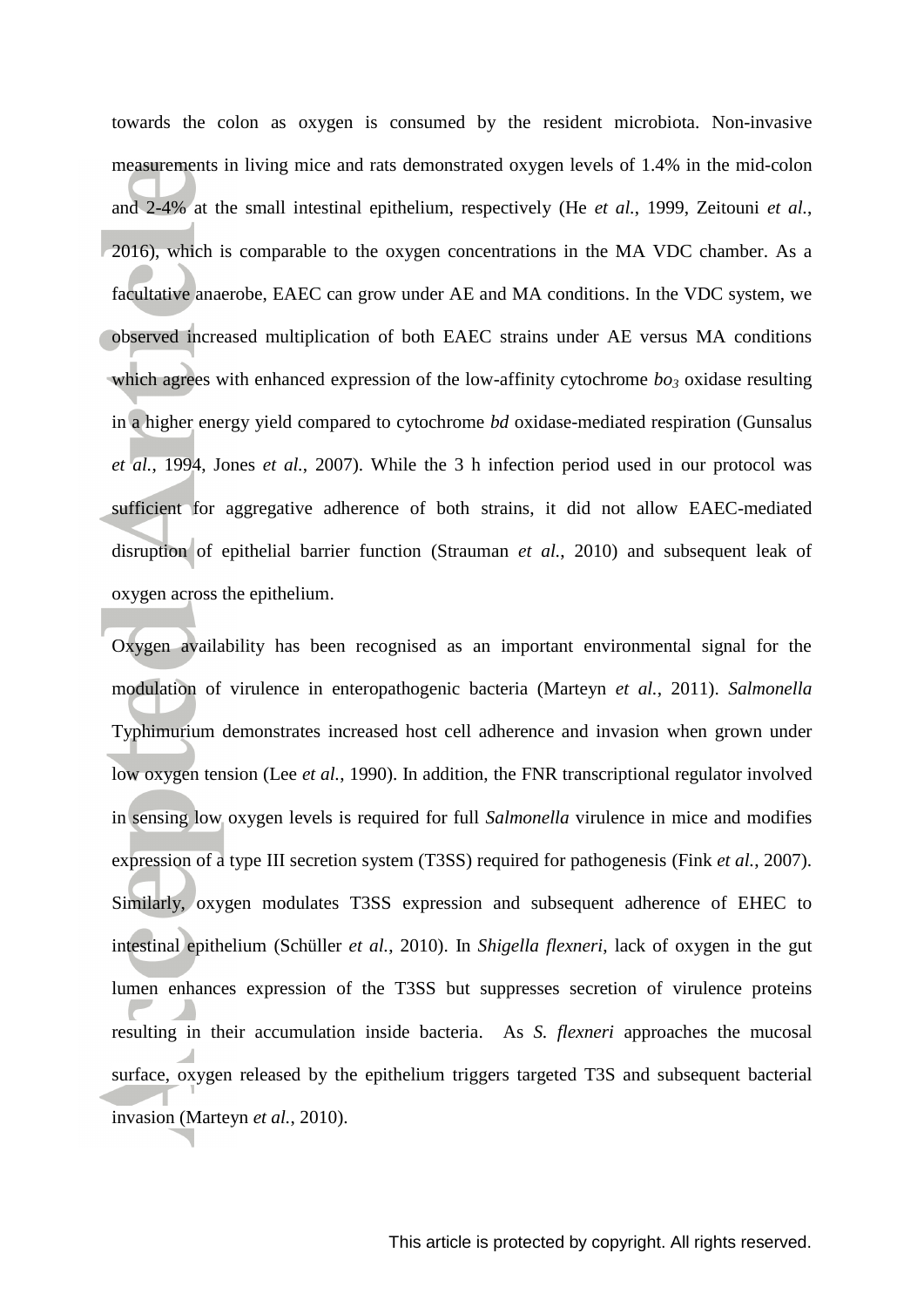Here, we demonstrate an oxygen-dependent induction of genes associated with adherence (*aafA*, *aap*, and *ecpA*) which might prime the bacteria for host cell binding as they approach the intestinal epithelium. The corresponding up-regulation of *aggR*, *aap*, and *aafA* suggests that modulation of the *aggR* regulon is linked to oxygen sensing. This effect is independent on the presence of T84 cells and therefore not mediated by hypoxia-related changes in epithelial cell function which have been shown to influence infection by enteropathogenic bacteria (Zeitouni *et al.*, 2016). Notably, induction of adherence gene expression was only evident in strain 042 but not 17-2. This might be related to strain-specific differences in gene regulation as an earlier study showed different temperature-dependent AAF expression in strains 042 and 17-2 (Hinthong *et al.*, 2015).

In contrast, adhesion to host cells enhanced expression of not only colonisation-associated virulence genes but also those encoding toxins and SPATEs (*astA*, *hlyE*, *pet*, and *pic*). Stimulation of gene expression in adherent EAEC was largely independent of oxygen levels and evident in both strains, although the extent of induction of specific genes differed between 042 and 17-2. Regulation of virulence by sensing chemical cues has been widely reported in EHEC (Barnett Foster, 2013), and previous studies on EAEC have shown enhanced *pet* expression in nutrient-rich versus minimal media (Betancourt-Sanchez *et al.*, 2009). In our study however, physical contact with the epithelium rather than host-secreted soluble compounds were responsible for gene induction in adherent EAEC. Notably, this was more pronounced in the VDC system compared with similar experiments performed in cell culture plates. Although similar inocula and incubation periods were used in both experimental models, the levels and/or kinetics of bacterial gene expression may have been affected by the less polarised state of the T84 cells and enhanced bacteria-host cell contact due to gravity in the culture plate. Recent studies on EHEC have shown that mechanosensation plays an important role in regulation of virulence with initial bacterial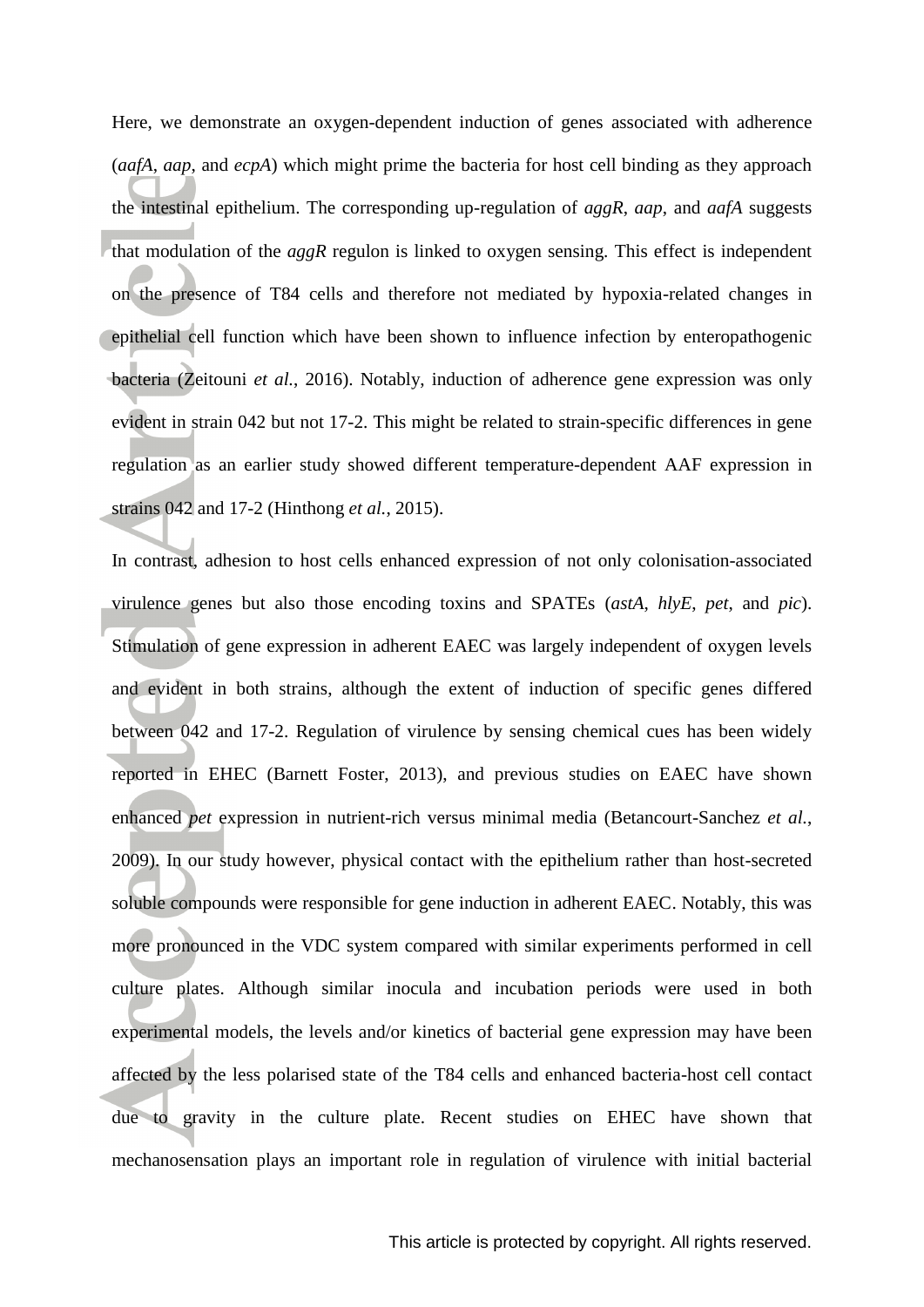surface attachment resulting in induced type III secretion which was further exacerbated by fluid shear force (Alsharif *et al.*, 2015). So far, several host cell receptors for AAF-mediated binding of EAEC have been identified including extracellular matrix proteins, cytokeratin 8 and MUC1 (Farfan *et al.*, 2008, Izquierdo *et al.*, 2014, Boll *et al.*, 2017). While extracellular matrix proteins only become accessible for EAEC binding after epithelial damage and cytokeratin 8 is not expressed in the cell membrane of normal intestinal epithelial cells (Gires *et al.*, 2005), MUC1 might represent a target for initial EAEC binding and contact-dependent induction of virulence gene expression (McGuckin *et al.*, 2011). Interestingly, AggR was not involved in this response, as an *aggR* deletion mutant still demonstrated adhesion-induced transcription of *astA*, *aap*, and *aafA*. Previous microarray studies on EAEC grown in Dulbecco's Modified Eagle's Medium (DMEM) have shown that AggR positively regulates the expression of at least 44 genes including *aap* and *aafA* but not *astA* (Morin *et al.*, 2013). This is confirmed by our results where expression of *aap* and *aafA* was considerably reduced in EAEC Δ*aggR* versus wild-type strain whereas transcription of *astA* remained largely unaffected in planktonic bacteria grown in DMEM/F-12 medium. In addition to DMEM, AggR has been shown to enhance *aggA* expression in EAEC 17-2 under various temperatures, osmolarities, and oxygen tensions. Interestingly, *aggA* expression at acid pH was regulated by both AggR-dependent and AggR-independent mechanisms (Nataro *et al.*, 1994) suggesting that certain environmental triggers do not signal via AggR. Alternative regulators likely include the global transcriptional factors CRP and Fis which activate *pet* expression (Rossiter *et al.*, 2011). Unexpectedly, the *aggR*-complemented strain failed to demonstrate host cell-induced transcription of *aap* and *aafA* which might be due to enhanced copy numbers of plasmid-encoded *aggR* and subsequent dysregulation of gene expression. Notably, this did not affect *astA* expression which is not regulated by AggR.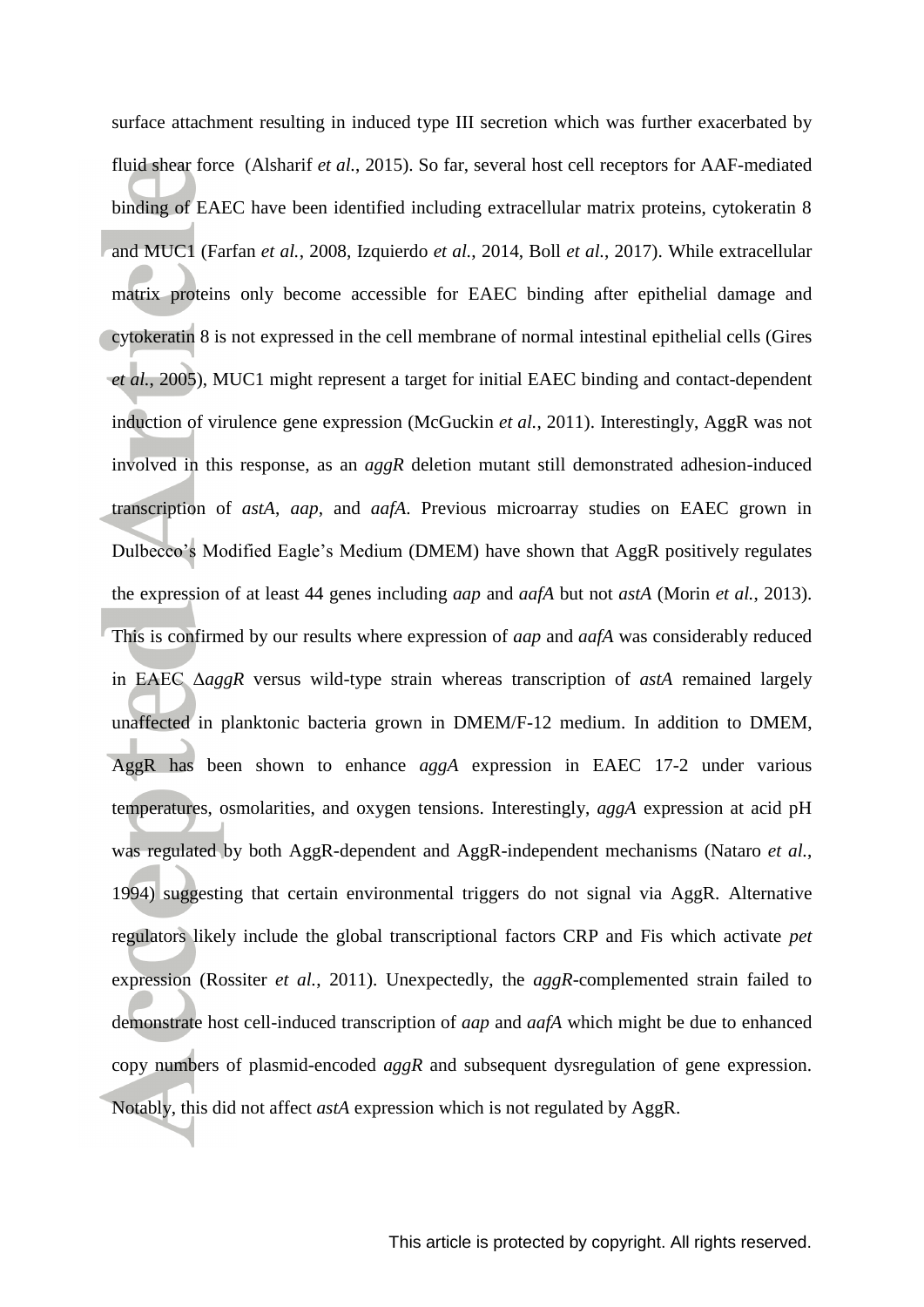Overall, our findings suggest that oxygen and host cell contact act as separate signals for EAEC niche adaptation in the human gut. The oxygen gradient encountered as EAEC approach the mucosal surface may prime the bacteria for adherence, whilst contact with the epithelium induces a wider range of virulence factors important for colony expansion and later stages of pathogenesis.

## **Experimental procedures**

## **Bacterial strains and culture conditions**

EAEC prototype strains 042 (serotype O44:H18, isolated from a case of paediatric diarrhoea in Peru in 1983 (Nataro *et al.*, 1985)) and 17-2 (serotype O3:H2, isolated from a case of infant diarrhoea in Chile, 1988 (Vial *et al.*, 1988)) were provided by Marie Anne Chattaway (Gastrointestinal Bacteria Reference Unit, Public Health England). Mutant strains 042 Δ*aggR* and 042 *aggR*::pBAD30 have been described previously (Sheikh *et al.*, 2002). Strain DFB042TC was constructed by sequentially disrupting the *cat* and *tetA* genes in EAEC 042, which encode for chloramphenicol and tetracycline resistance, respectively. The *cat* gene was disrupted by introducing an internal stop codon into *cat*, using the suicide plasmid pCVD442 (Donnenberg *et al.*, 1991). The *tetA* gene was disrupted using gene doctoring methodology (Lee *et al.*, 2009) in which *tetA* was replaced by a kanamycin resistance cassette and then removed. The construction of GFP reporter strains is described below. *E. coli* strain K12 was purchased from New England Biolabs. For infections, bacteria were grown standing in lysogeny broth (LB-Lennox, Formedium) overnight at 37°C. For selection of mutants, 50 µg/ml kanamycin, 100 µg/ml ampicillin or 15 µg/ml tetracycline were added as appropriate. Expression of *aggR* by 042 *aggR*::pBAD30 was induced with 0.2% (w/v) L-arabinose.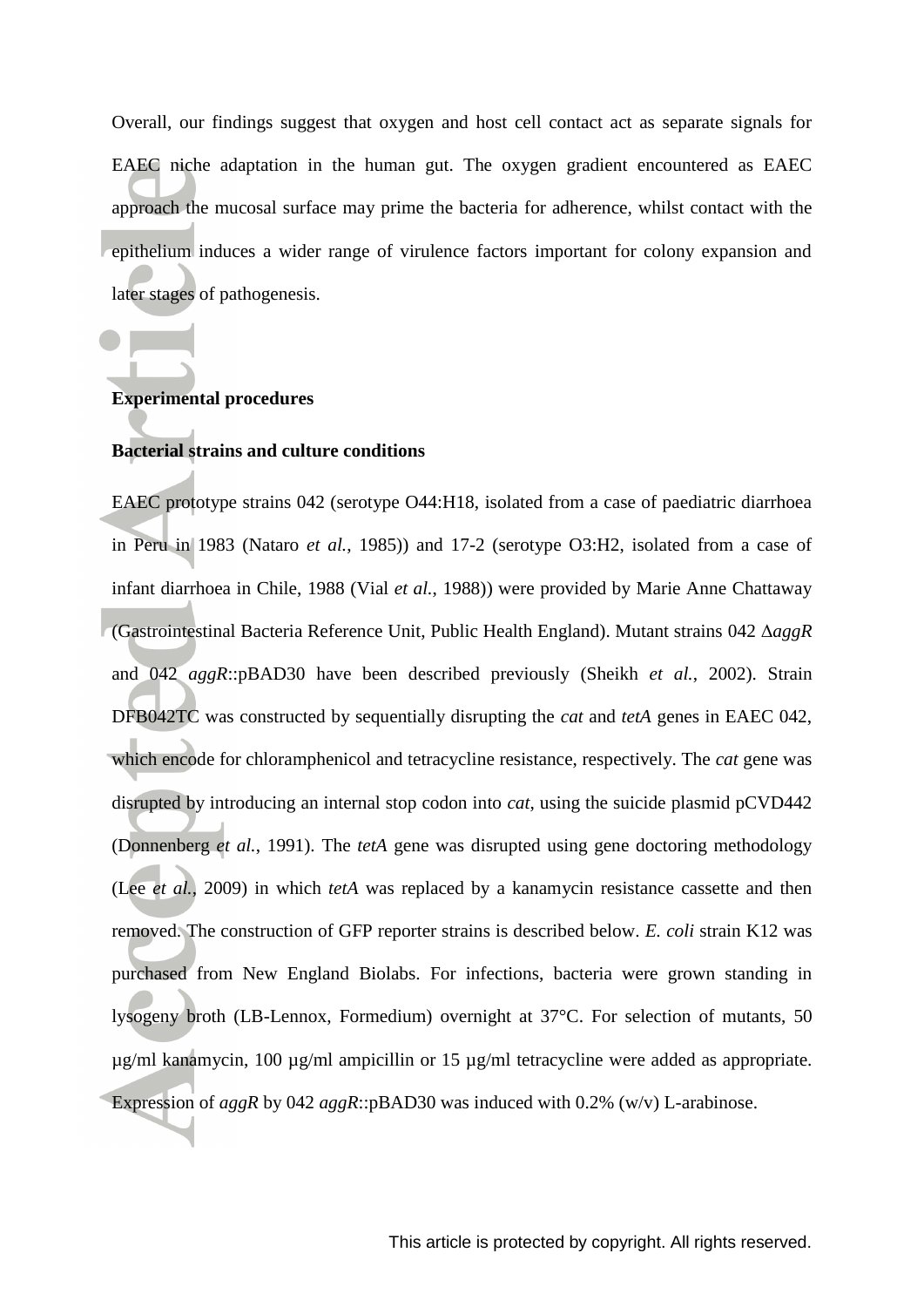#### *In vitro* **organ culture and scanning electron microscopy**

This study was performed with approval from the University of East Anglia Faculty of Medicine and Health Ethics Committee (ref 2010/11-030). All samples were provided through the Norwich Biorepository, which has NRES approval (ref 08/h0304/85+5). Biopsy samples from the second part of the duodenum, terminal ileum, transverse colon, and sigmoid colon were obtained from consenting adult patients undergoing routine endoscopy at the Gastroenterology Department of the Norfolk and Norwich University Hospital. Samples were taken from areas without any macroscopic inflammation or abnormality. IVOC was performed as described previously (Lewis *et al.*, 2015). Briefly, biopsies were mounted on a foam support with the mucosal side facing upwards and inoculated with 25 μl EAEC overnight culture (circa 2.5 x  $10^7$  colony forming units/CFU) or left non-infected. Tissue samples were incubated on a rocking platform at  $37^{\circ}$ C in a 5% CO<sub>2</sub> atmosphere. After 7 h of incubation, biopsies were washed in PBS to remove mucus and non-adherent bacteria, fixed in 2.5% glutaraldehyde in PBS and dehydrated through graded acetone series. Specimens were dried using tetramethylsilane (Sigma), sputter-coated with gold (Polaron SC7640, Quorum Technologies) and imaged with a JEOL JSM 4900 LV scanning electron microscope.

# **Cell culture and infection**

The human colonic carcinoma cell line T84 (ATCC CCL-248) was cultured in DMEM/F-12 (1:1 mixture, Sigma) supplemented with 10% foetal bovine serum and 2.5 mM L-glutamine (Sigma). Cells were used between passage 45-65. For infections in 24 well plates, T84 cells were seeded at a density of 1.5 x  $10^5$  cells/well and grown for 6-7d until full confluency. Cells were infected with 10 μl EAEC overnight culture (circa  $10^7$  CFU) for indicated time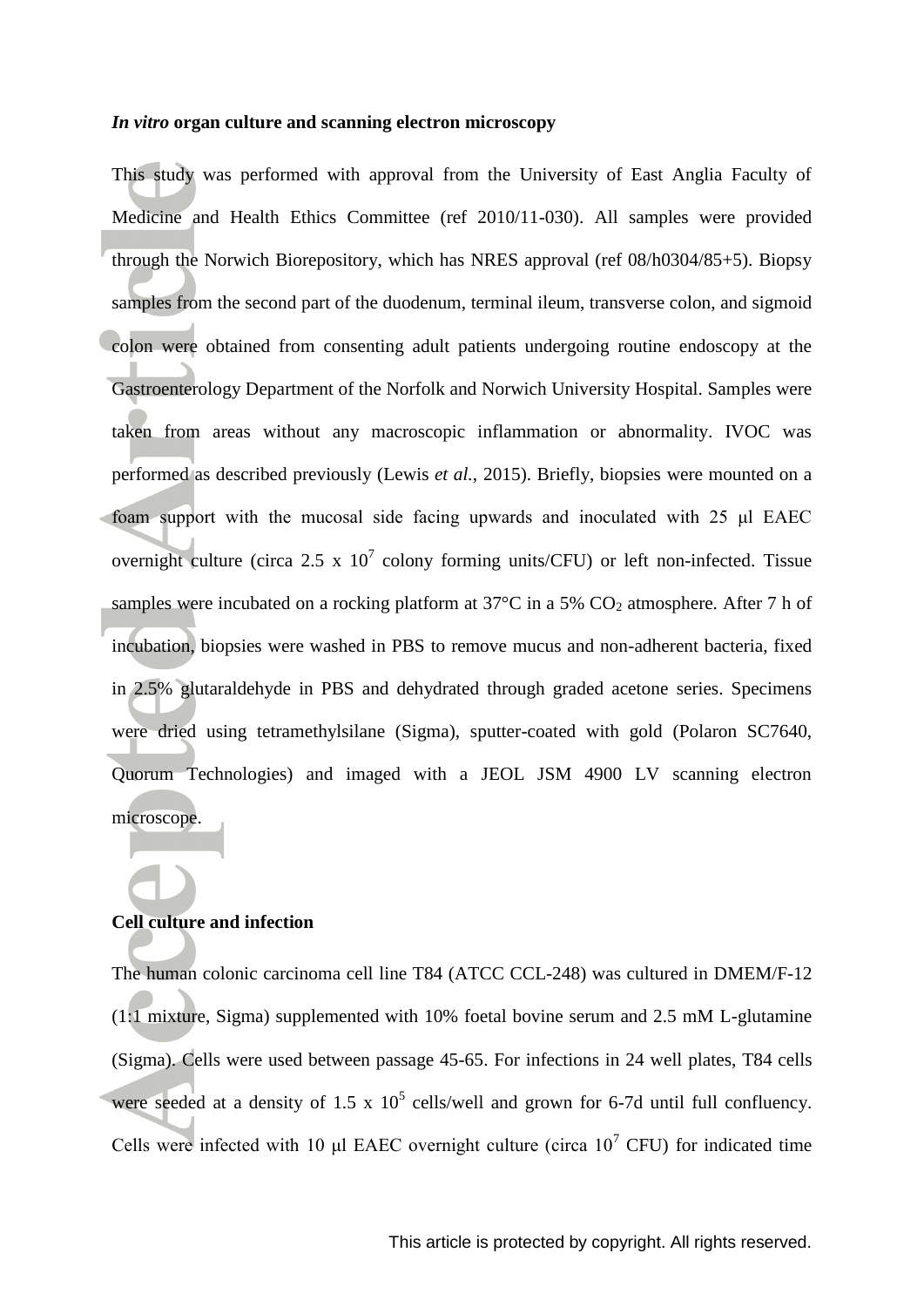periods. After removal of non-adherent bacteria by three washes in sterile PBS, adherence was quantified by lysing cell monolayers in 1% Triton X-100 in PBS for 10 min and plating serial dilutions on LB agar plates for quantification of CFU. To determine the influence of host cell contact on EAEC gene expression,  $3.5 \times 10^5$  T84 cells were seeded out in 12 well plates and grown to full confluency (7d). For infection, 10 μl EAEC overnight culture were either added directly to the cell monolayer or prevented from direct cell contact by insertion of a Transwell insert (12 mm diameter, 0.4 μm pore; Corning Costar). In addition, bacteria were incubated in Transwell plates without T84 cells. All incubations were performed at  $37^{\circ}$ C in a 5% CO<sub>2</sub> atmosphere.

## **Vertical diffusion chamber**

Infections in the VDC system were performed as described previously (Tran *et al.*, 2014). Briefly,  $5 \times 10^5$  T84 cells were seeded on collagen-coated Snapwell filter inserts (12 mm diameter, 0.4 μm pore; Corning Costar). TEER was monitored using an EndOhm chamber and EVOM resistance meter (WPI), and values of 1,000 to 2,000  $\Omega$  x cm<sup>2</sup> after 11-14 d indicated polarisation of the epithelium. After mounting the Snapwell inserts in the VDC apparatus, apical compartments were perfused with anaerobic (5%  $CO_2$ , 5%  $H_2$ , 90%  $N_2$ ) or aerobic  $(5\%$  CO<sub>2</sub> in air) gas mixture while basal compartments were maintained under aerobic conditions. Apical chambers were inoculated with 10 μl EAEC overnight culture and incubated for indicated time periods. For assays without T84 cells, empty Snapwell supports were used to connect both half-chambers.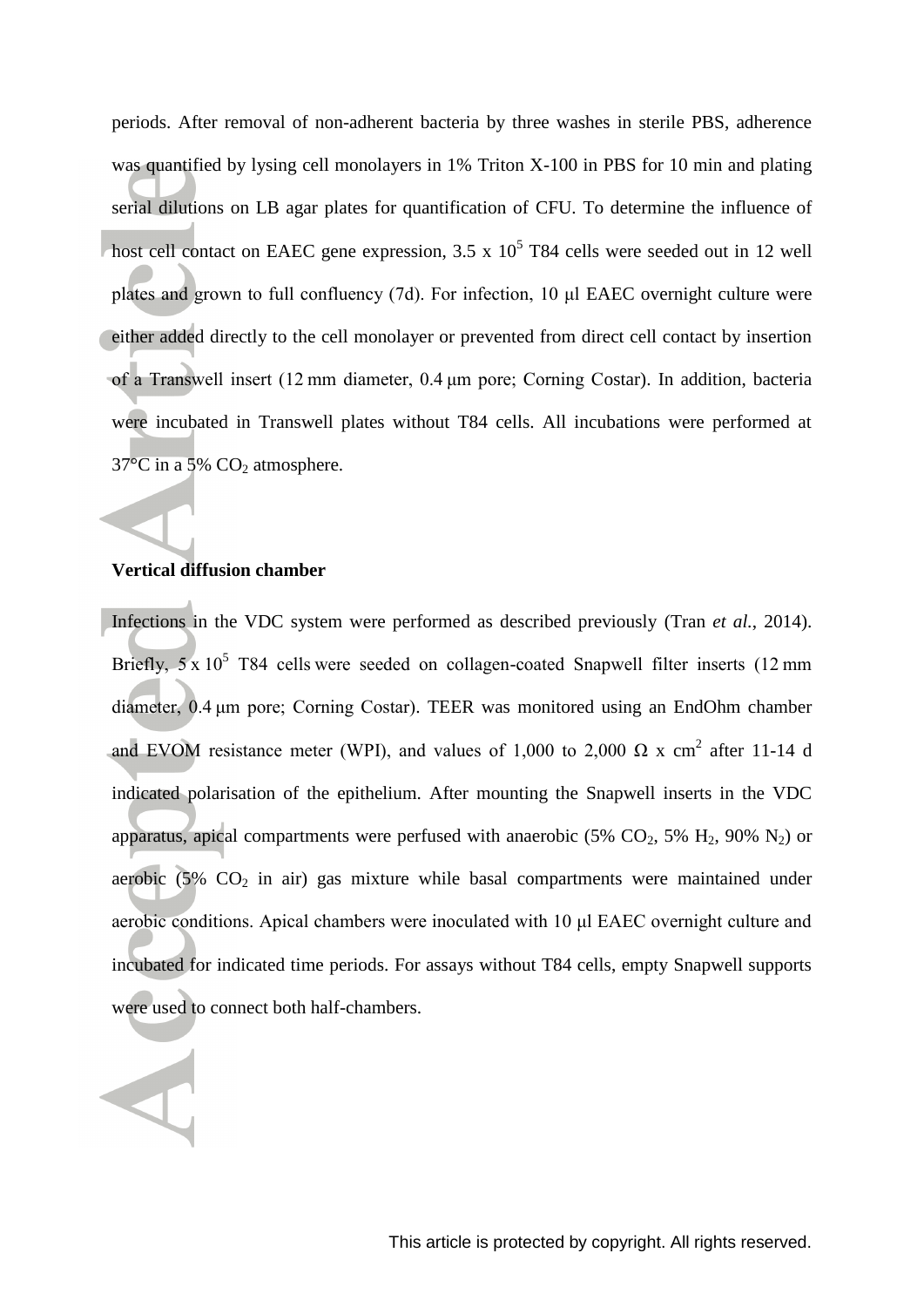#### **Immunofluorescence staining**

After removal of non-adherent bacteria, cells were fixed in ice-cold ethanol for 15 min and blocked/permeabilised with 0.1% Triton X-100/ 0.5% bovine serum albumin in PBS for 20 min. Samples were incubated in polyclonal goat anti-*E. coli* (1:200, Abcam) for 1 h, followed by detection in Alexa Flour 568-conjugated donkey anti-goat IgG (1:400, Invitrogen) and staining of filamentous actin with fluorescein isothiocyanate-conjugated phalloidin (1:200, Sigma) for 30 minutes. Filters were mounted in Vectashield (Vector Laboratories) and examined with an Axio Imager 2 microscope (Zeiss).

# **RNA isolation and quantitative reverse transcription PCR**

RNA from non-adherent bacteria was stabilised in 2% acidic phenol/ 18% ethanol in water, and RNA from adherent EAEC was enriched by differential lysis of infected cell monolayers in 3% Triton X-100/ 2% acidic phenol/ 18% ethanol in water. After incubation on ice for 30 min, bacteria were pelleted by centrifugation and stored at -70°C until further analysis. RNA was extracted using the RNeasy Mini kit with on-column DNase digestion (Qiagen). RNA concentration and purity was determined using a NanoDrop ND-1000 spectrophotometer (Fisher Scientific), and RNA integrity was confirmed by agarose gel electrophoresis. For cDNA synthesis, 1 μg RNA was reverse-transcribed using qScript cDNA supermix (Quanta BioSciences). Primers specific for EAEC genes were designed using Primer3 and PrimerBLAST software and purchased from Sigma-Genosys (Table 3). Quantitative PCR was carried out using SYBR Green JumpStart Taq ReadyMix (Sigma) in an ABI7500 Taqman lightcycler (Applied BioSciences) applying the following cycling parameters: 2 min at 95°C; 30 s at 95°C, 30 s at 60°C, 35 s at 72°C (40 cycles); 5 min at 72°C. Product specificity was confirmed by melt curve analysis and agarose gel electrophoresis. Relative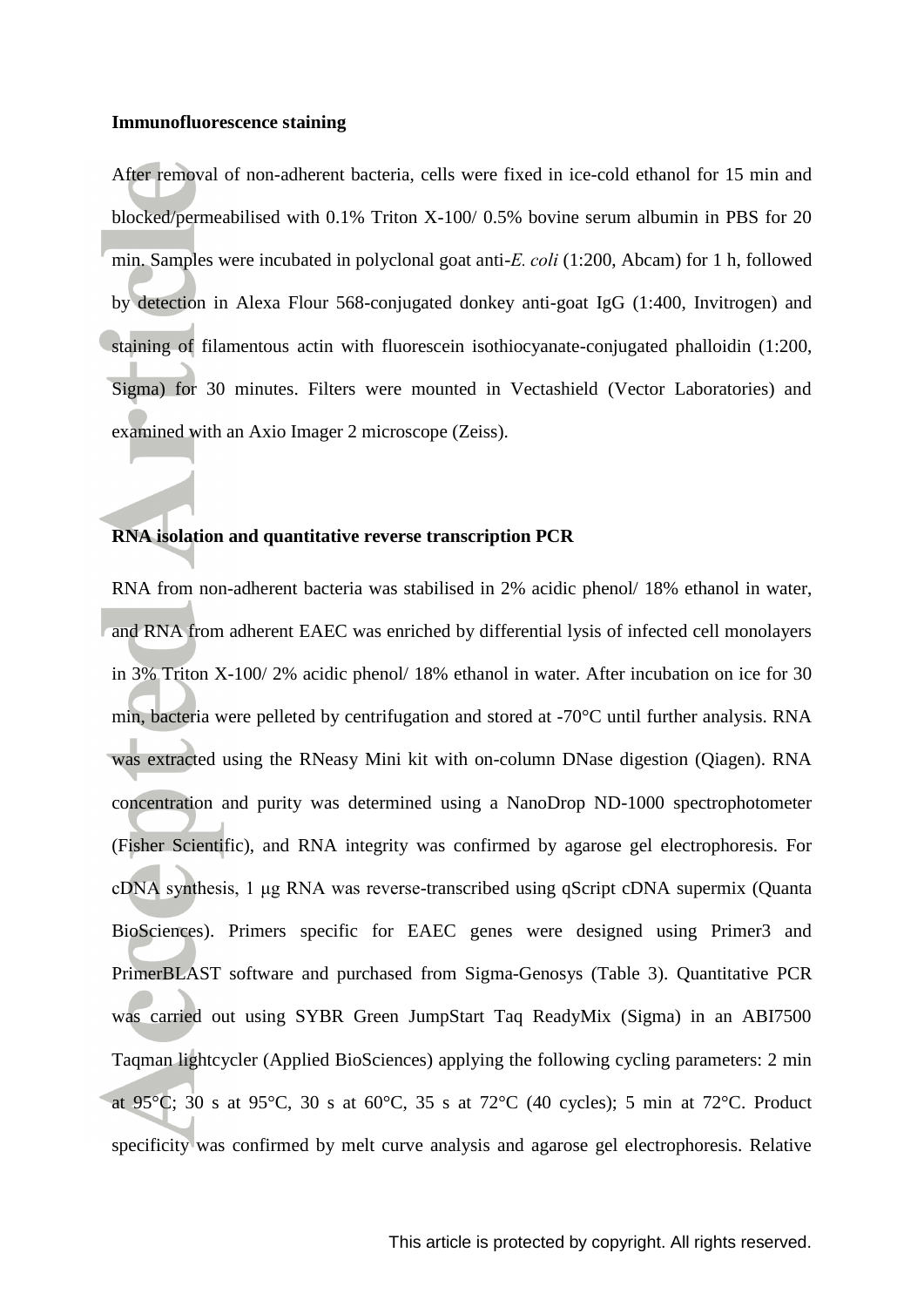quantification of gene expression was performed using the comparative Ct method. Genes encoding DNA gyrase subunit A (*gyrA*) and glucans biosynthesis protein G (*mdoG*) were selected as housekeeping genes based on evaluation of four *E. coli* reference genes (Fig. S1). Ct values for genes of interest were normalised using the geometric mean Ct of the two reference genes. Fold expression levels in treated samples were calculated relative to matched non-treated controls using the formula  $2^{\text{-}\Delta\Delta\text{C}t}$ .

## **Construction of GFP reporter strains and analysis of promoter activity**

The promoter fragments *aafD*100 and *aap*500 were amplified upstream of *aafD* and *aap*, respectively, from EAEC 042 as described previously (Yasir *et al.*, 2018). PCR fragments were cloned into the low copy number GFP reporter plasmid pRW400 via EcoRI and HindIII restriction sites (Alsharif *et al.*, 2015), and constructs were verified by Sanger DNA sequencing. As EAEC 042 is naturally tetracycline-resistant, plasmids were transformed into a 042 mutant strain lacking *tetA* (DFB042TC). For preparation of electrocompetent bacteria, EAEC DFB042TC was grown in 2X YT broth overnight, subsequently diluted 1:100 in 2X YT supplemented with 700 mM ethylene diamine tetraacetic acid (EDTA) and grown to an  $OD_{600}$  of 0.2 - 0.3. After washing and concentrating cultures in ice-cold 10% (v/v) glycerol, bacteria were electroporated at 2.5 kV using a Gene Pulser II (BioRad), and recombinants were selected on LB agar containing tetracycline. Infections of confluent T84 cells in well plates were performed as described above. Non-adherent bacteria were removed, pelleted by centrifugation and resuspended in 1% Triton-X100 in PBS. Cells with adherent EAEC were washed in PBS and lysed in 1% Triton X-100. GFP expression was quantified by transferring sample aliquots to black 96-well plates (Greiner Bio-One) and measuring fluorescence at 485 nm excitation/ 520 nm emission using a FLUOstar Optima Fluorescence Plate Reader (BMG Labtech). Fluorescence was normalised against CFU in respective samples.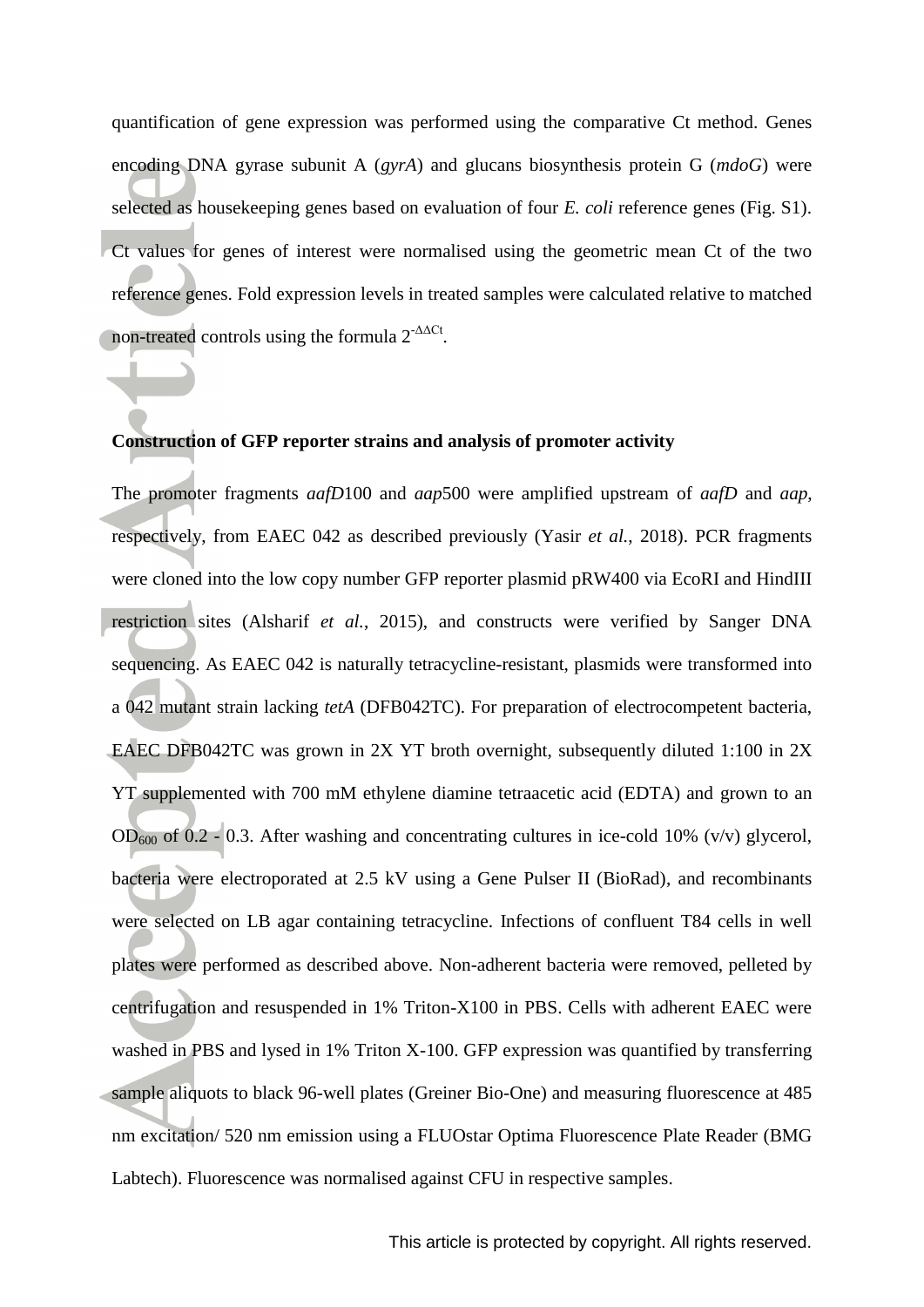# **SDS-PAGE and Western Blotting**

Lysates of non-adherent EAEC were prepared by suspending bacterial pellets in reducing SDS-PAGE sample buffer. For adherent EAEC, infected T84 monolayers were lysed in icecold lysis buffer (50 mM Hepes pH 7.4, 50 mM NaCl, 1% Triton X-100) containing protease inhibitor cocktail (1:200, Sigma). After heat denaturation, proteins were separated in 15% SDS-polyacrylamide gels and transferred to PVDF membranes (VWR) using a Mini-PROTEAN Tetra Cell device (Bio-Rad). Membranes were blocked in 5% skimmed milk in TBS/0.05% Tween-20 for 1 h and incubated in polyclonal rabbit anti-dispersin (1 : 5,000; kindly provided by Christopher Icke, University of Birmingham) overnight at 4°C followed by HRP-conjugated goat anti-rabbit IgG (1:20,000; Sigma) for 30 min. Membranes were developed by enhanced chemiluminescence (Immobilon Western, Millipore) and imaged with a FluorChem E Imager (ProteinSimple). Densitometric analysis of band intensities was performed using ImageJ software (https://imagej.nih.gov/ij/).

### **Statistics**

Statistical analysis was performed using GraphPad Prism software (version 5.04). Student's paired t-test was used to determine differences between two groups. One-way or two-way ANOVA with Tukey's multiple comparisons test was used for multiple groups. A *P*-value of < 0.05 was considered significant.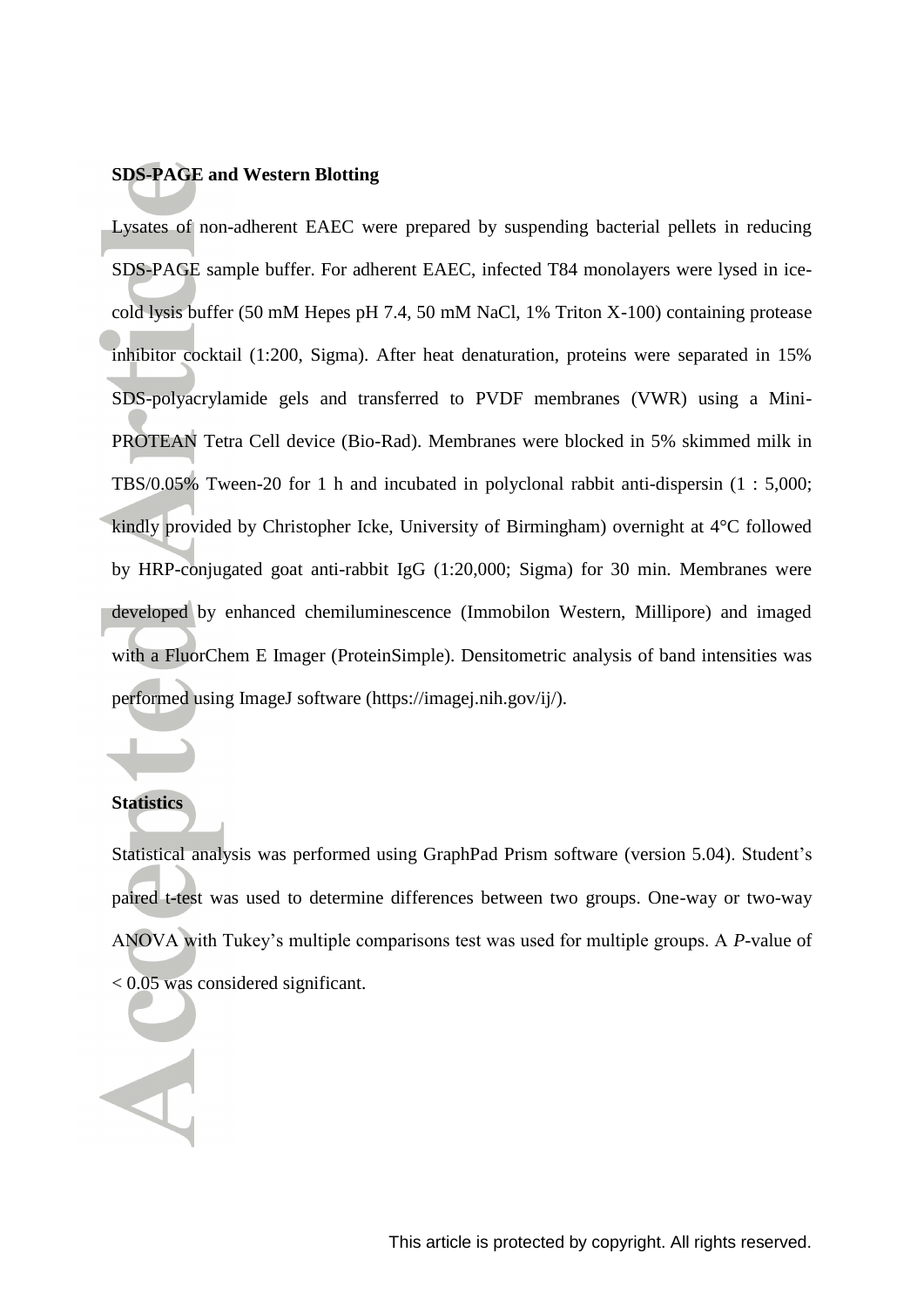#### **Acknowledgements**

We thank Marie Anne Chattaway for providing EAEC wild-type strains and Christopher Icke for antibodies. We are grateful to Alison Prior, Vivienne Cook and Bernard Brett for providing endoscopic biopsies. Many thanks to Bertrand Lézé for support with electron microscopy. This work was funded by a BBSRC Norwich Research Park Biosciences Doctoral Training Partnership to SE and an MRC New Investigator Research grant to SS (MR/J002062/1). MY was generously supported by a Darwin Trust of Edinburgh PhD studentship and DFB by an Industrial Biotechnology Catalyst (Innovate UK, BBSRC, EPSRC) grant (BB/M018261/1) to support the translation, development and commercialization of innovative Industrial Biotechnology processes.

Accepte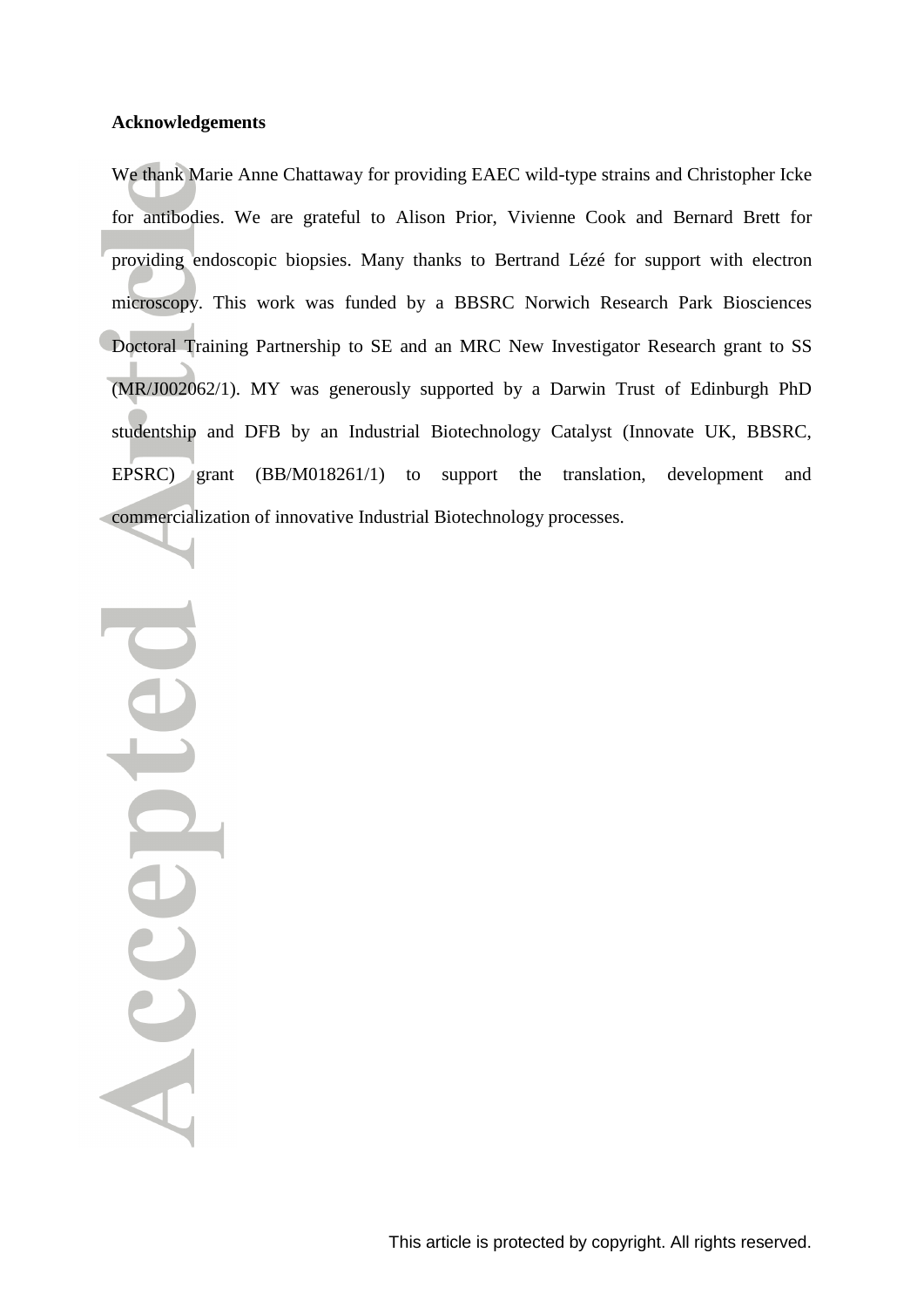References

- Alsharif, G., Ahmad, S., Islam, M.S., Shah, R., Busby, S.J. and Krachler, A.M. (2015). Host attachment and fluid shear are integrated into a mechanical signal regulating virulence in *Escherichia coli* O157:H7. *Proceedings of the National Academy of Sciences of the United States of America* **112,** 5503-5508.
- Avelino, F., Saldaña, Z., Islam, S., Monteiro-Neto, V., Dall'Agnol, M., Eslava, C.A. and Girón, J.A. (2010). The majority of enteroaggregative *Escherichia coli* strains produce the *E. coli* common pilus when adhering to cultured epithelial cells. *International Journal of Medical Microbiology* **300,** 440-448.
- Barnett Foster, D. (2013). Modulation of the enterohemorrhagic *E. coli* virulence program through the human gastrointestinal tract. *Virulence* **4,** 315-323.
- Betancourt-Sanchez, M. and Navarro-Garcia, F. (2009). Pet secretion, internalization and induction of cell death during infection of epithelial cells by enteroaggregative *Escherichia coli*. *Microbiology* **155,** 2895-2906.
- Bielaszewska, M., Mellmann, A., Zhang, W., Kock, R., Fruth, A., Bauwens, A.*, et al.* (2011). Characterisation of the *Escherichia coli* strain associated with an outbreak of haemolytic uraemic syndrome in Germany, 2011: a microbiological study. *Lancet Infectious Diseases* **11,** 671-676.
- Boisen, N., Ruiz-Perez, F., Scheutz, F., Krogfelt, K.A. and Nataro, J.P. (2009). Short report: high prevalence of serine protease autotransporter cytotoxins among strains of enteroaggregative *Escherichia coli*. *American Journal of Tropical Medicine and Hygiene* **80,** 294-301.
- Boll, E.J., Ayala-Lujan, J., Szabady, R.L., Louissaint, C., Smith, R.Z., Krogfelt, K.A.*, et al.* (2017). Enteroaggregative *Escherichia coli* adherence fimbriae drive inflammatory cell recruitment via interactions with epithelial MUC1. *MBio* **8,** e00717-00717.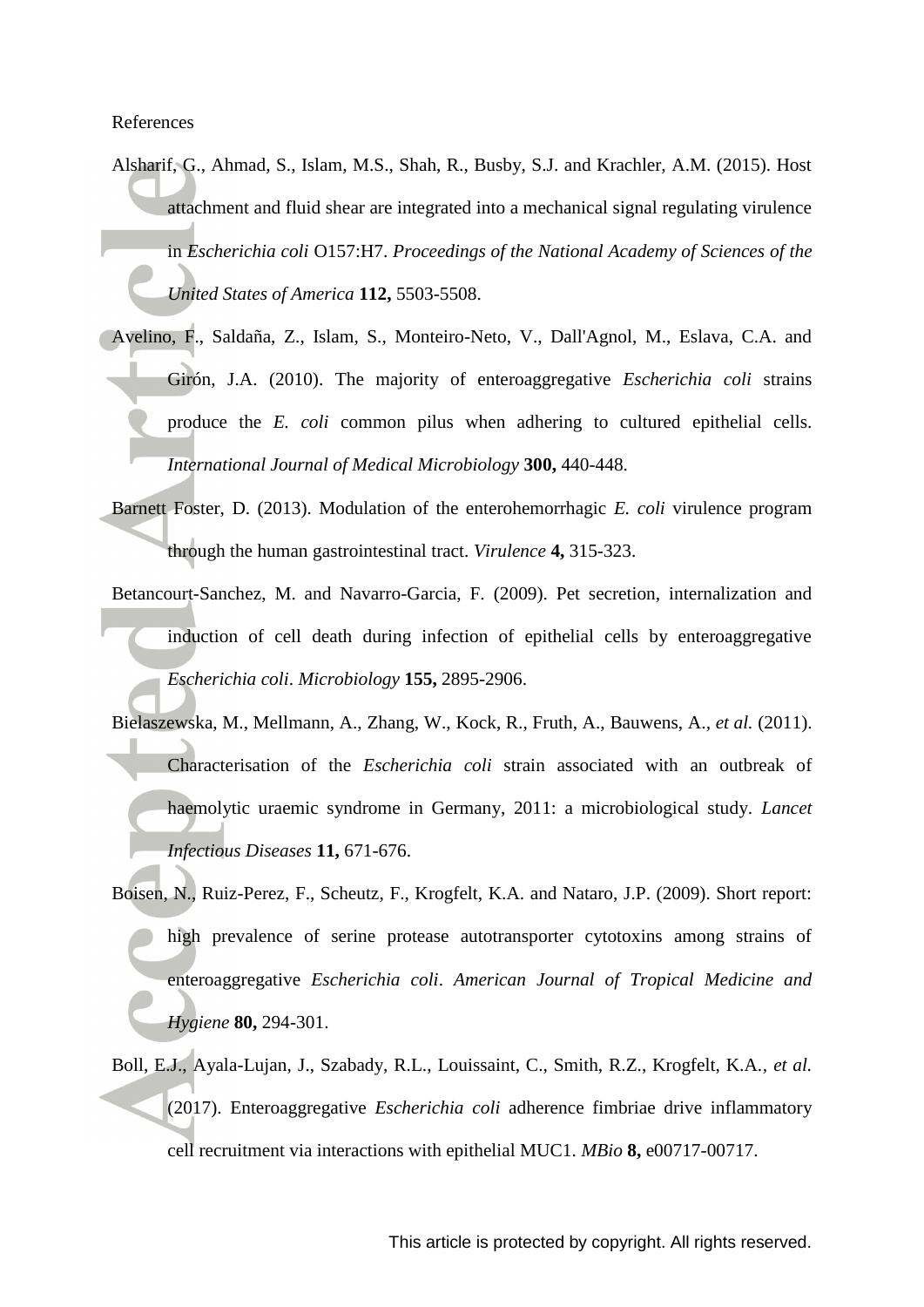- Canizalez-Roman, A. and Navarro-García, F. (2003). Fodrin CaM-binding domain cleavage by Pet from enteroaggregative *Escherichia coli* leads to actin cytoskeletal disruption. *Molecular Microbiology* **48,** 947-958.
- Carlson-Banning, K.M. and Sperandio, V. (2017). Enterohemorrhagic *Escherichia coli*  outwits hosts through sensing small molecules. *Current Opinion in Microbiology* **41,** 83-88.
- Cerna, J.F., Nataro, J.P. and Estrada-Garcia, T. (2003). Multiplex PCR for detection of three plasmid-borne genes of enteroaggregative *Escherichia coli* strains. *Journal of Clinical Microbiology* **41,** 2138-2140.
- Cotter, P.A., Chepuri, V., Gennis, R.B. and Gunsalus, R.P. (1990). Cytochrome *o* (*cyoABCDE*) and *d* (*cydAB*) oxidase gene expression in *Escherichia coli* is regulated by oxygen, pH, and the *fnr* gene product. *Journal of Bacteriology* **172,** 6333-6338.
- Couto, C.R.A., Oliveira, S.S., Queiroz, M.L.P. and Freitas-Almeida, A.C. (2007). Interactions of clinical and environmental *Aeromonas* isolates with Caco-2 and HT29 intestinal epithelial cells. *Letters in Applied Microbiology* **45,** 405-410.
- Donnenberg, M.S. and Kaper, J.B. (1991). Construction of an *eae* deletion mutant of enteropathogenic *Escherichia coli* by using a positive-selection suicide vector. *Infect.Immun.* **59,** 4310-4317.
- Dudley, E.G., Thomson, N.R., Parkhill, J., Morin, N.P. and Nataro, J.P. (2006). Proteomic and microarray characterization of the AggR regulon identifies a *pheU* pathogenicity island in enteroaggregative *Escherichia coli*. *Molecular Microbiology* **61,** 1267-1282.
- Estrada-Garcia, T. and Navarro-Garcia, F. (2012). Enteroaggregative *Escherichia coli* pathotype: a genetically heterogeneous emerging foodborne enteropathogen. *FEMS Immunology and Medical Microbiology* **66,** 281-298.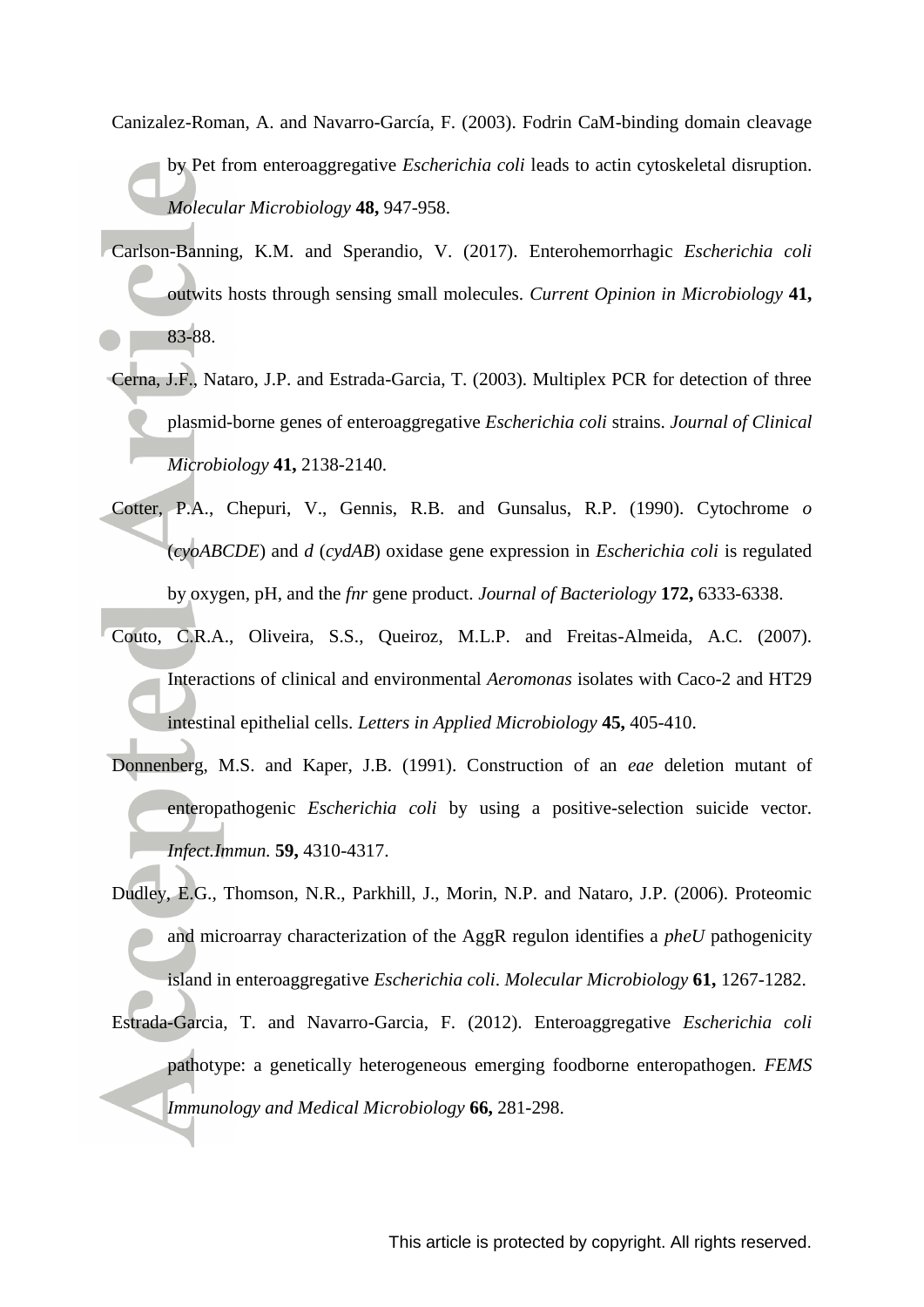- Farfan, M.J., Inman, K.G. and Nataro, J.P. (2008). The major pilin subunit of the AAF/II fimbriae from enteroaggregative *Escherichia coli* mediates binding to extracellular matrix proteins. *Infection and Immunity* **76,** 4378-4384.
- Fink, R.C., Evans, M.R., Porwollik, S., Vazquez-Torres, A., Jones-Carson, J., Troxell, B.*, et al.* (2007). FNR is a global regulator of virulence and anaerobic metabolism in *Salmonella enterica* serovar Typhimurium (ATCC 14028s). *Journal of Bacteriology* **189,** 2262-2273.
- Gires, O., Andratschke, M., Schmitt, B., Mack, B. and Schaffrik, M. (2005). Cytokeratin 8 associates with the external leaflet of plasma membranes in tumour cells. *Biochemical and Biophysical Research Communications* **328,** 1154-1162.
- Gunsalus, R.P. and Park, S.J. (1994). Aerobic-anaerobic gene regulation in *Escherichia coli*: control by the ArcAB and Fnr regulons. *Research in Microbiology* **145,** 437-450.
- He, G., Shankar, R.A., Chzhan, M., Samouilov, A., Kuppusamy, P. and Zweier, J.L. (1999). Noninvasive measurement of anatomic structure and intraluminal oxygenation in the gastrointestinal tract of living mice with spatial and spectral EPR imaging. *Proceedings of the National Academy of Sciences of the United States of America* **96,** 4586-4591.
- Hebbelstrup Jensen, B., Olsen, K.E., Struve, C., Krogfelt, K.A. and Petersen, A.M. (2014). Epidemiology and clinical manifestations of enteroaggregative *Escherichia coli*. *Clinical Microbiology Reviews* **27,** 614-630.
- Henderson, I.R., Czeczulin, J., Eslava, C., Noriega, F. and Nataro, J.P. (1999). Characterization of Pic, a secreted protease of *Shigella flexneri* and enteroaggregative *Escherichia coli*. *Infect.Immun.* **67,** 5587-5596.
- Hicks, S., Candy, D.C. and Phillips, A.D. (1996). Adhesion of enteroaggregative *Escherichia coli* to pediatric intestinal mucosa *in vitro*. *Infection and Immunity* **64,** 4751-4760.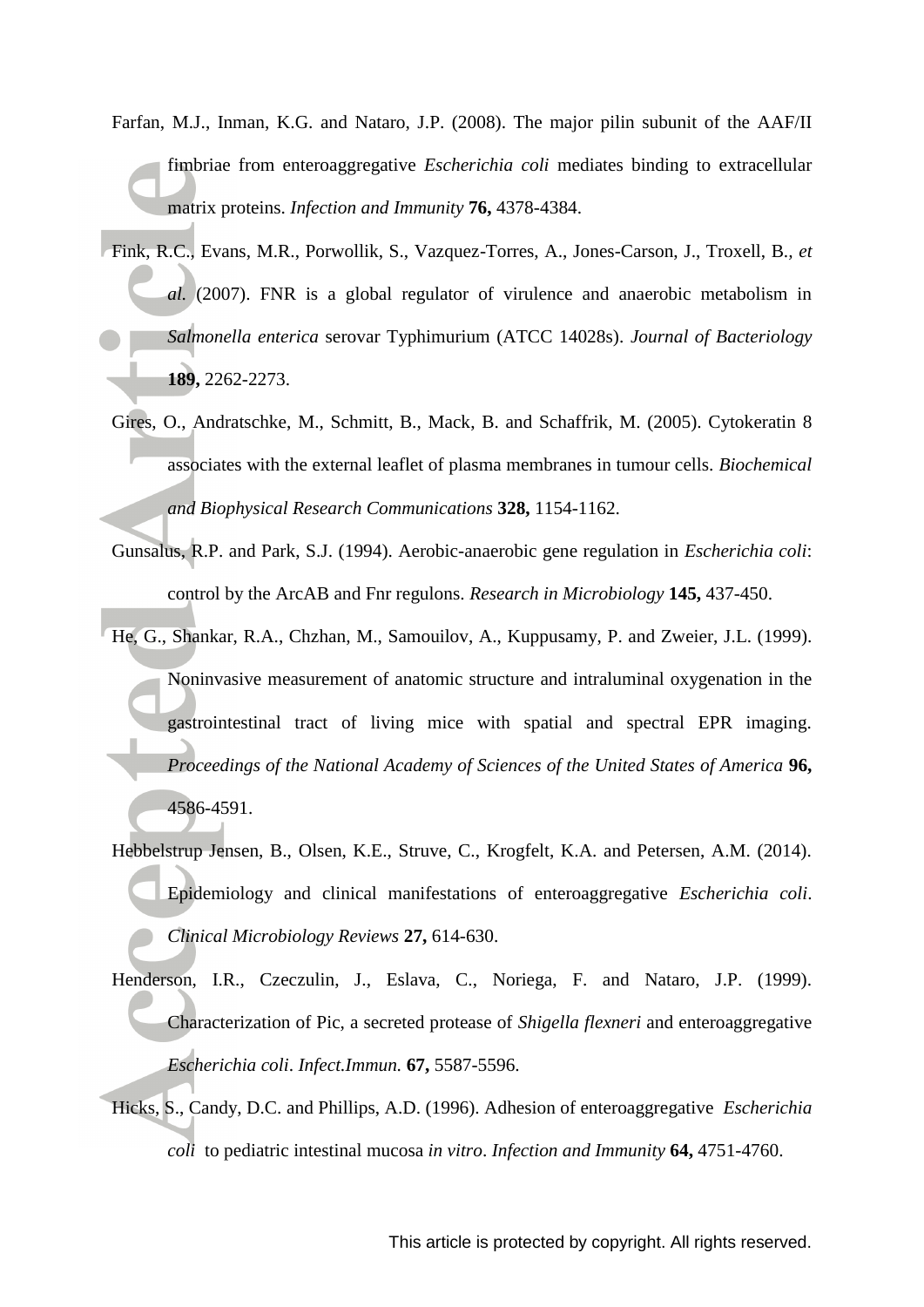- Hinthong, W., Indrawattana, N., Pitaksajjakul, P., Pipattanaboon, C., Kongngoen, T., Tharnpoophasiam, P. and Worakhunpiset, S. (2015). Effect of temperature on fimbrial gene expression and adherence of enteroaggregative *Escherichia coli*. *International Journal of Environmental Research and Public Health* **12,** 8631-8643.
- Izquierdo, M., Navarro-Garcia, F., Nava-Acosta, R., Nataro, J.P., Ruiz-Perez, F. and Farfan, M.J. (2014). Identification of cell surface-exposed proteins involved in the fimbriamediated adherence of enteroaggregative *Escherichia coli* to intestinal cells. *Infection and Immunity* **82,** 1719-1724.
- Jenkins, C., Chart, H., Willshaw, G.A., Cheasty, T. and Tompkins, D.S. (2007). Association of putative pathogenicity genes with adherence characteristics and fimbrial genotypes in typical enteroaggregative *Escherichia coli* from patients with and without diarrhoea in the United Kingdom. *European Journal of Clinical Microbiology & Infectious Diseases* **26,** 901-906.
- Jones, S.A., Chowdhury, F.Z., Fabich, A.J., Anderson, A., Schreiner, D.M., House, A.L.*, et al.* (2007). Respiration of *Escherichia coli* in the mouse intestine. *Infection and Immunity* **75,** 4891-4899.
- Jønsson, R., Struve, C., Boisen, N., Mateiu, R.V., Santiago, A.E., Jenssen, H.*, et al.* (2015). A novel Aggregative Adherence Fimbriae (AAF/V) of enteroaggregative *Escherichia coli*. *Infection and Immunity* **83,** 1396-1405.
- Knutton, S., Shaw, R.K., Bhan, M.K., Smith, H.R., McConnell, M.M., Cheasty, T.*, et al.* (1992). Ability of enteroaggregative *Escherichia coli* strains to adhere *in vitro* to human intestinal mucosa. *Infection and Immunity* **60,** 2083-2091.
- Lee, C.A. and Falkow, S. (1990). The ability of *Salmonella* to enter mammalian cells is affected by bacterial growth state. *Proceedings of the National Academy of Sciences of the United States of America* **87,** 4304-4308.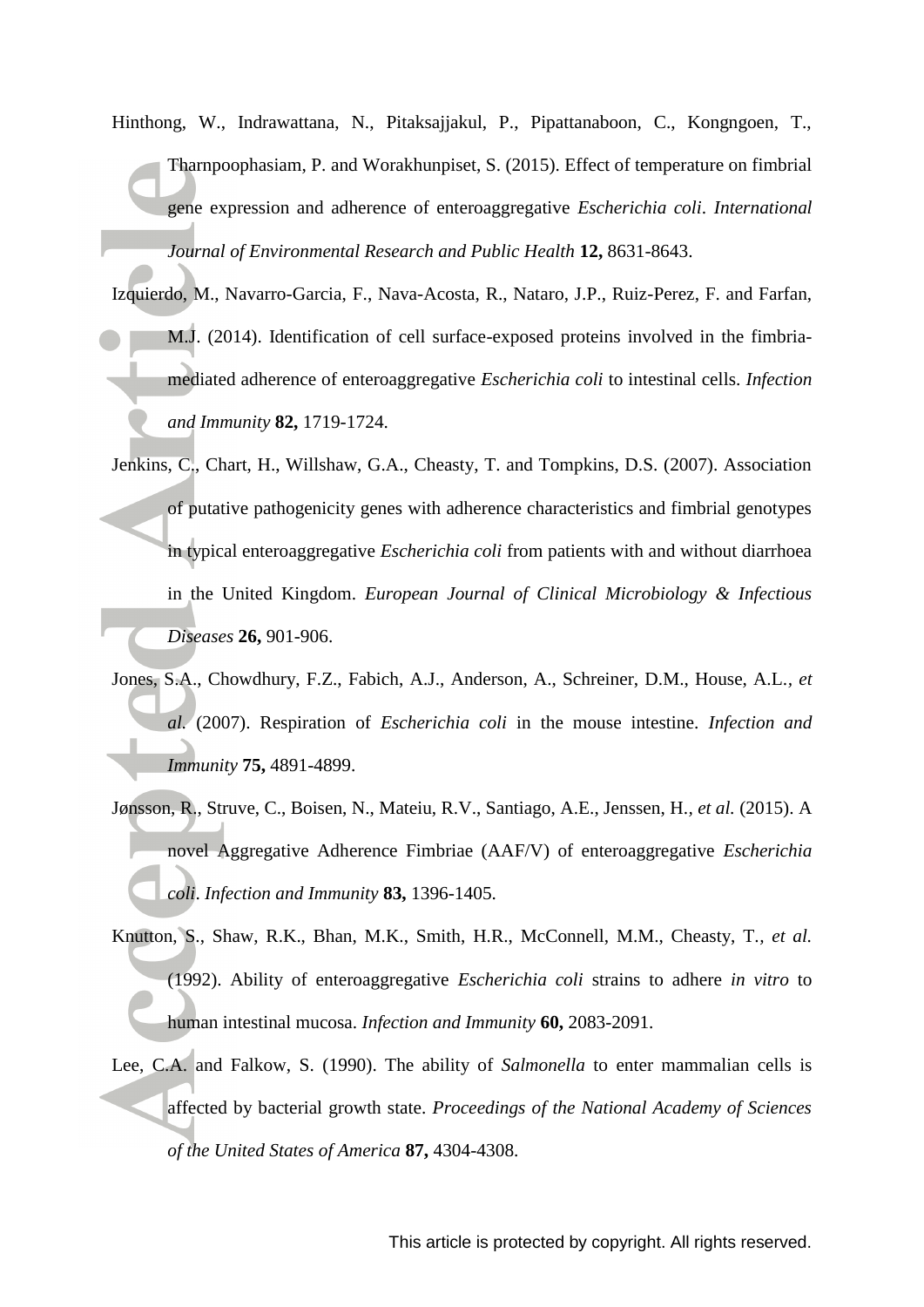- Lee, D.J., Bingle, L.E., Heurlier, K., Pallen, M.J., Penn, C.W., Busby, S.J. and Hobman, J.L. (2009). Gene doctoring: a method for recombineering in laboratory and pathogenic *Escherichia coli* strains. *BMC Microbiology* **9,** 252.
- Lewis, S.B., Cook, V., Tighe, R. and Schüller, S. (2015). Enterohemorrhagic *Escherichia coli* colonization of human colonic epithelium *in vitro* and *ex vivo*. *Infection and Immunity* **83,** 942-949.
- Madara, J.L., Stafford, J., Dharmsathaphorn, K. and Carlson, S. (1987). Structural analysis of a human intestinal epithelial cell line. *Gastroenterology* **92,** 1133-1145.
- Marteyn, B., Scorza, F.B., Sansonetti, P.J. and Tang, C. (2011). Breathing life into pathogens: the influence of oxygen on bacterial virulence and host responses in the gastrointestinal tract. *Cellular Microbiology* **13,** 171-176.
- Marteyn, B., West, N., Browning, D., Cole, J., Shaw, J., Palm, F.*, et al.* (2010). Modulation of *Shigella* virulence in response to available oxygen *in vivo*. *Nature* **465,** 355-358.
- McGuckin, M.A., Lindén, S.K., Sutton, P. and Florin, T.H. (2011). Mucin dynamics and enteric pathogens. *Nature Reviews: Microbiology* **9,** 265-278.
- Ménard, L.P., Lussier, J.G., Lepine, F., Paiva de Sousa, C. and Dubreuil, J.D. (2004). Expression, purification, and biochemical characterization of enteroaggregative *Escherichia coli* heat-stable enterotoxin 1. *Protein Expression and Purification* **33,** 223-231.
- Morin, N., Santiago, A.E., Ernst, R.K., Guillot, S.J. and Nataro, J.P. (2013). Characterization of the AggR regulon in enteroaggregative *Escherichia coli*. *Infection and Immunity* **81,** 122-132.
- Morris, R.L. and Schmidt, T.M. (2013). Shallow breathing: bacterial life at low O<sub>2</sub>. *Nature Reviews: Microbiology* **11,** 205-212.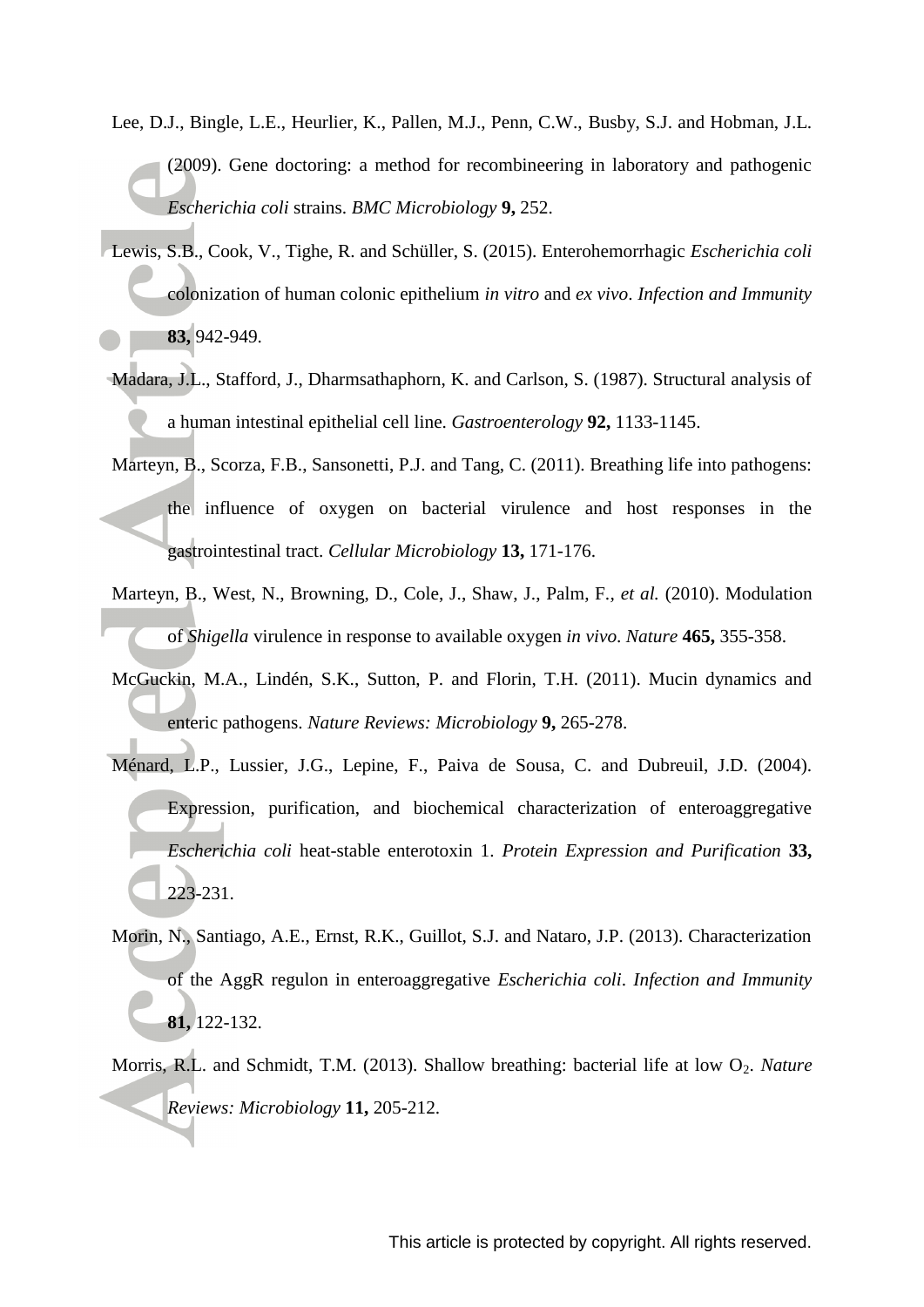- Nataro, J.P., Baldini, M.M., Kaper, J.B., Black, R.E., Bravo, N. and Levine, M.M. (1985). Detection of an adherence factor of enteropathogenic *Escherichia coli* with a DNA probe. *Journal of Infectious Diseases* **152,** 560-565.
- Nataro, J.P., Deng, Y., Cookson, S., Cravioto, A., Savarino, S.J., Guers, L.D.*, et al.* (1995). Heterogeneity of enteroaggregative *Escherichia coli* virulence demonstrated in volunteers. *Journal of Infectious Diseases* **171,** 465-468.
- Nataro, J.P., Hicks, S., Phillips, A.D., Vial, P.A. and Sears, C.L. (1996). T84 cells in culture as a model for enteroaggregative *Escherichia coli* pathogenesis. *Infection and Immunity* **64,** 4761-4768.
- Nataro, J.P., Kaper, J.B., Robins-Browne, R., Prado, V., Vial, P. and Levine, M.M. (1987). Patterns of adherence of diarrheagenic *Escherichia coli* to HEp-2 cells. *Pediatric Infectious Disease Journal* **6,** 829-831.
- Nataro, J.P., Yikang, D., Yingkang, D. and Walker, K. (1994). AggR, a transcriptional activator of aggregative adherence fimbria I expression in enteroaggregative *Escherichia coli*. *Journal of Bacteriology* **176,** 4691-4699.
- Navarro-Garcia, F. and Elias, W.P. (2011). Autotransporters and virulence of enteroaggregative *E. coli*. *Gut Microbes* **2,** 13-24.
- Navarro-Garcia, F., Gutierrez-Jimenez, J., Garcia-Tovar, C., Castro, L.A., Salazar-Gonzalez, H. and Cordova, V. (2010). Pic, an Autotransporter Protein Secreted by Different Pathogens in the Enterobacteriaceae Family, Is a Potent Mucus Secretagogue. *Infection and Immunity* **78,** 4101-4109.
- Philipson, C.W., Bassaganya-Riera, J. and Hontecillas, R. (2013). Animal models of enteroaggregative *Escherichia coli* infection. *Gut Microbes* **4,** 281-291.
- Rendón, M.A., Saldaña, Z., Erdem, A.L., Monteiro-Neto, V., Vázquez, A., Kaper, J.B.*, et al.* (2007). Commensal and pathogenic *Escherichia coli* use a common pilus adherence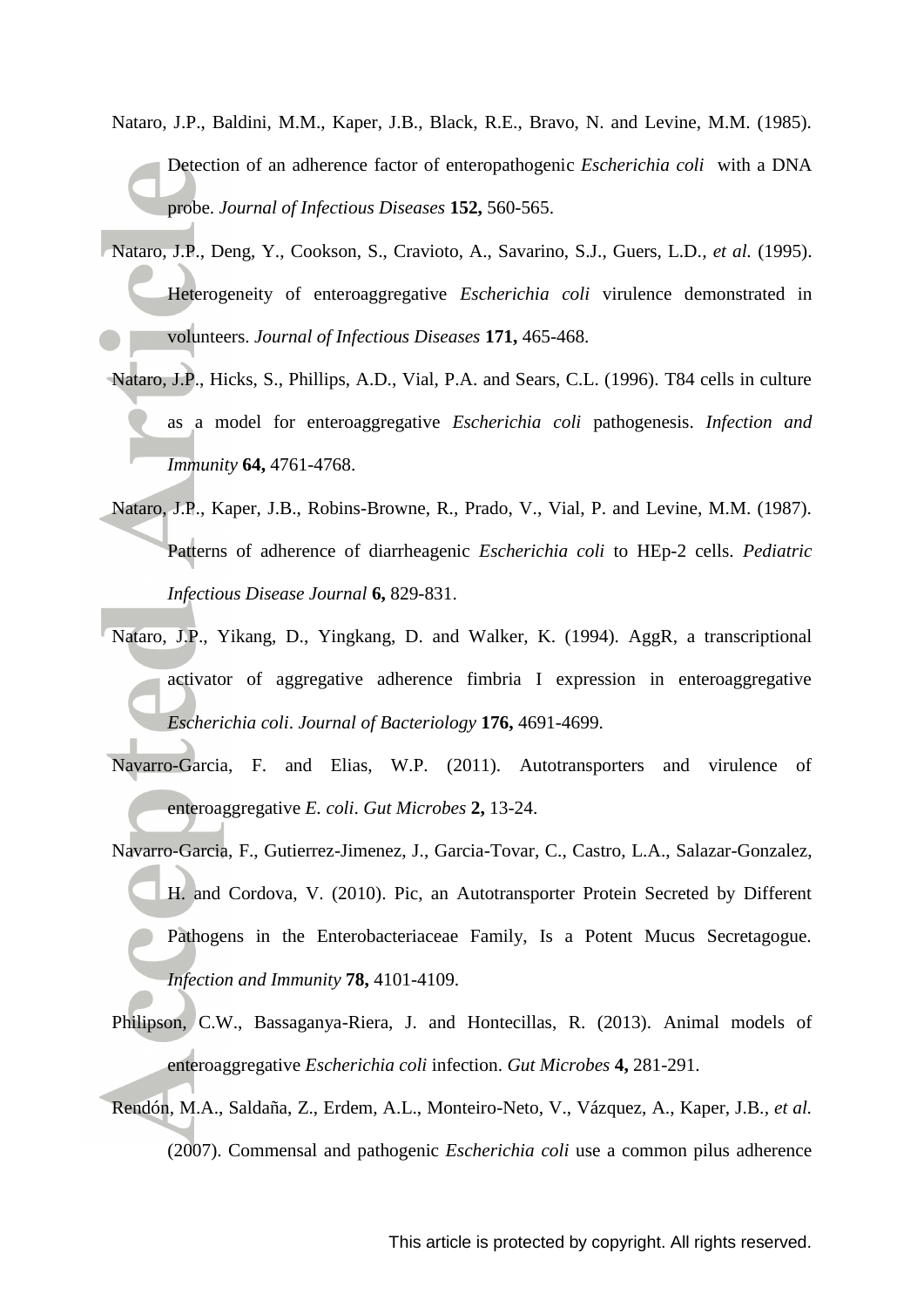factor for epithelial cell colonization. *Proceedings of the National Academy of Sciences of the United States of America* **104,** 10637-10642.

- Rossiter, A.E., Browning, D.F., Leyton, D.L., Johnson, M.D., Godfrey, R.E., Wardius, C.A.*, et al.* (2011). Transcription of the plasmid-encoded toxin gene from Enteroaggregative *Escherichia coli* is regulated by a novel co-activation mechanism involving CRP and Fis. *Molecular Microbiology* **81,** 179-191.
- Schüller, S. and Phillips, A.D. (2010). Microaerobic conditions enhance type III secretion and adherence of enterohaemorrhagic *Escherichia coli* to polarized human intestinal epithelial cells. *Environmental Microbiology* **12,** 2426-2435.
- Sheikh, J., Czeczulin, J.R., Harrington, S., Hicks, S., Henderson, I.R., Le Bouguenec, C.*, et al.* (2002). A novel dispersin protein in enteroaggregative *Escherichia coli*. *Journal of Clinical Investigation* **110,** 1329-1337.
- Steiner, T.S., Lima, A.A., Nataro, J.P. and Guerrant, R.L. (1998). Enteroaggregative *Escherichia coli* produce intestinal inflammation and growth impairment and cause interleukin-8 release from intestinal epithelial cells. *Journal of Infectious Diseases* **177,** 88-96.
- Strauman, M.C., Harper, J.M., Harrington, S.M., Boll, E.J. and Nataro, J.P. (2010). Enteroaggregative *Escherichia coli* disrupts epithelial cell tight junctions. *Infection and Immunity* **78,** 4958-4964.
- Tompkins, D.S., Hudson, M.J., Smith, H.R., Eglin, R.P., Wheeler, J.G., Brett, M.M.*, et al.* (1999). A study of infectious intestinal disease in England: microbiological findings in cases and controls. *Communicable Disease and Public Health* **2,** 108-113.
- Tran, S.L., Billoud, L., Lewis, S.B., Phillips, A.D. and Schüller, S. (2014). Shiga toxin production and translocation during microaerobic human colonic infection with Shiga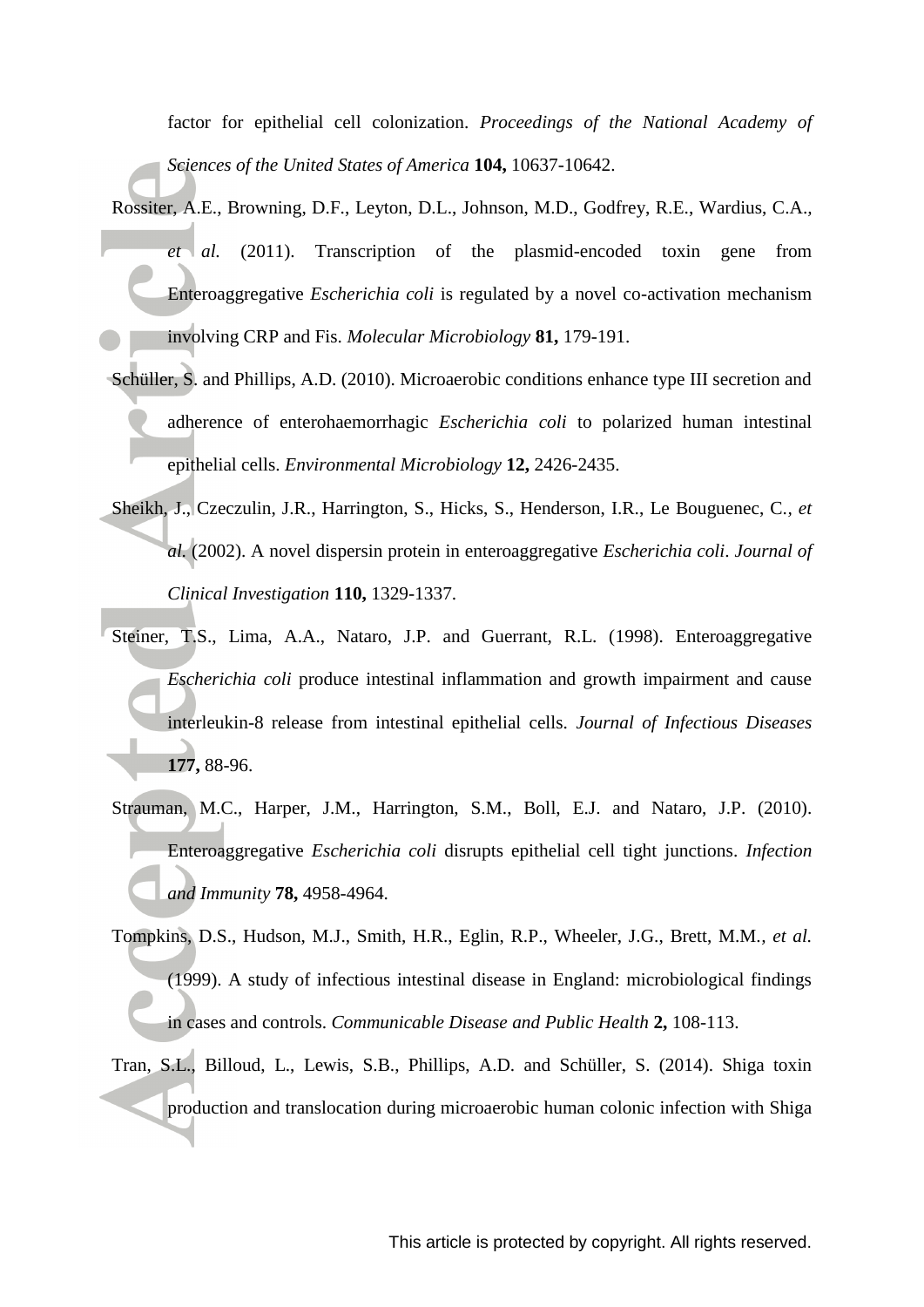toxin-producing *E. coli* O157:H7 and O104:H4. *Cellular Microbiology* **16,** 1255- 1266.

- Velarde, J.J., Varney, K.M., Inman, K.G., Farfan, M., Dudley, E., Fletcher, J.*, et al.* (2007). Solution structure of the novel dispersin protein of enteroaggregative *Escherichia coli*. *Molecular Microbiology* **66,** 1123-1135.
- Vial, P.A., Robins-Browne, R., Lior, H., Prado, V., Kaper, J.B., Nataro, J.P.*, et al.* (1988). Characterization of enteroadherent-aggregative *Escherichia coli*, a putative agent of diarrheal disease. *Journal of Infectious Diseases* **158,** 70-79.
- Yasir, M., Icke, C., Abdelwahab, R., Haycocks, J.R., Godfrey, R.E., Sazinas, P.*, et al.* (2018). Organization and architecture of AggR-dependent promoters from Enteroaggregative *Escherichia coli*. *Molecular Microbiology*.
- Zeitouni, N.E., Chotikatum, S., von Köckritz-Blickwede, M. and Naim, H.Y. (2016). The impact of hypoxia on intestinal epithelial cell functions: consequences for invasion by bacterial pathogens. *Molecular and Cellular Pediatrics* **3,** 14.

Acce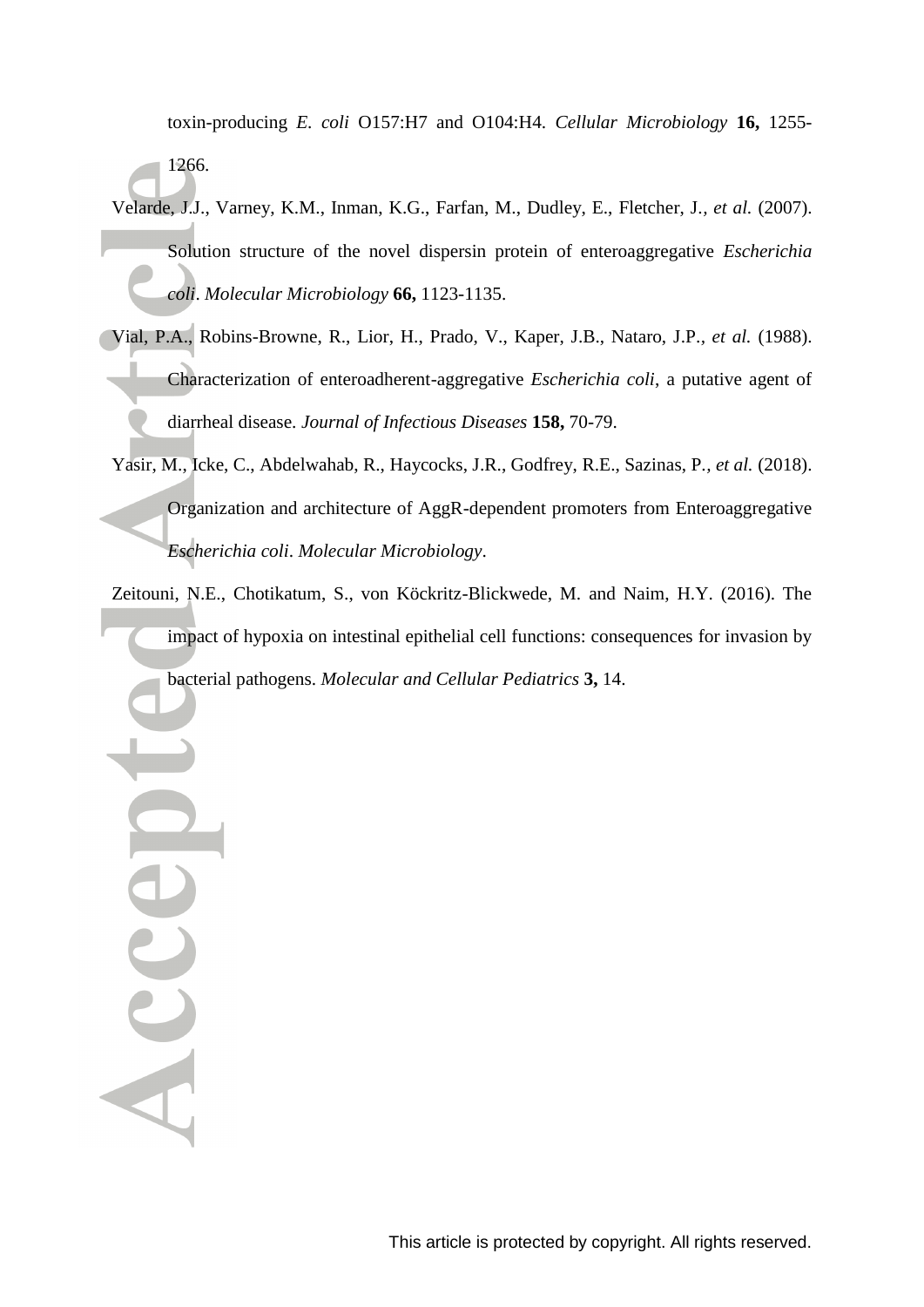

Figure 1: Scanning electron microscopy of human biopsies from the terminal ileum, transverse and sigmoid colon infected with EAEC strains 042 or 17-2 or *E. coli* K12 (negative control) for 7 h. Bars = 10  $\mu$ m except EAEC 17-2 where bar = 5  $\mu$ m. Shown are representative images of three experiments performed in duplicate.

Acc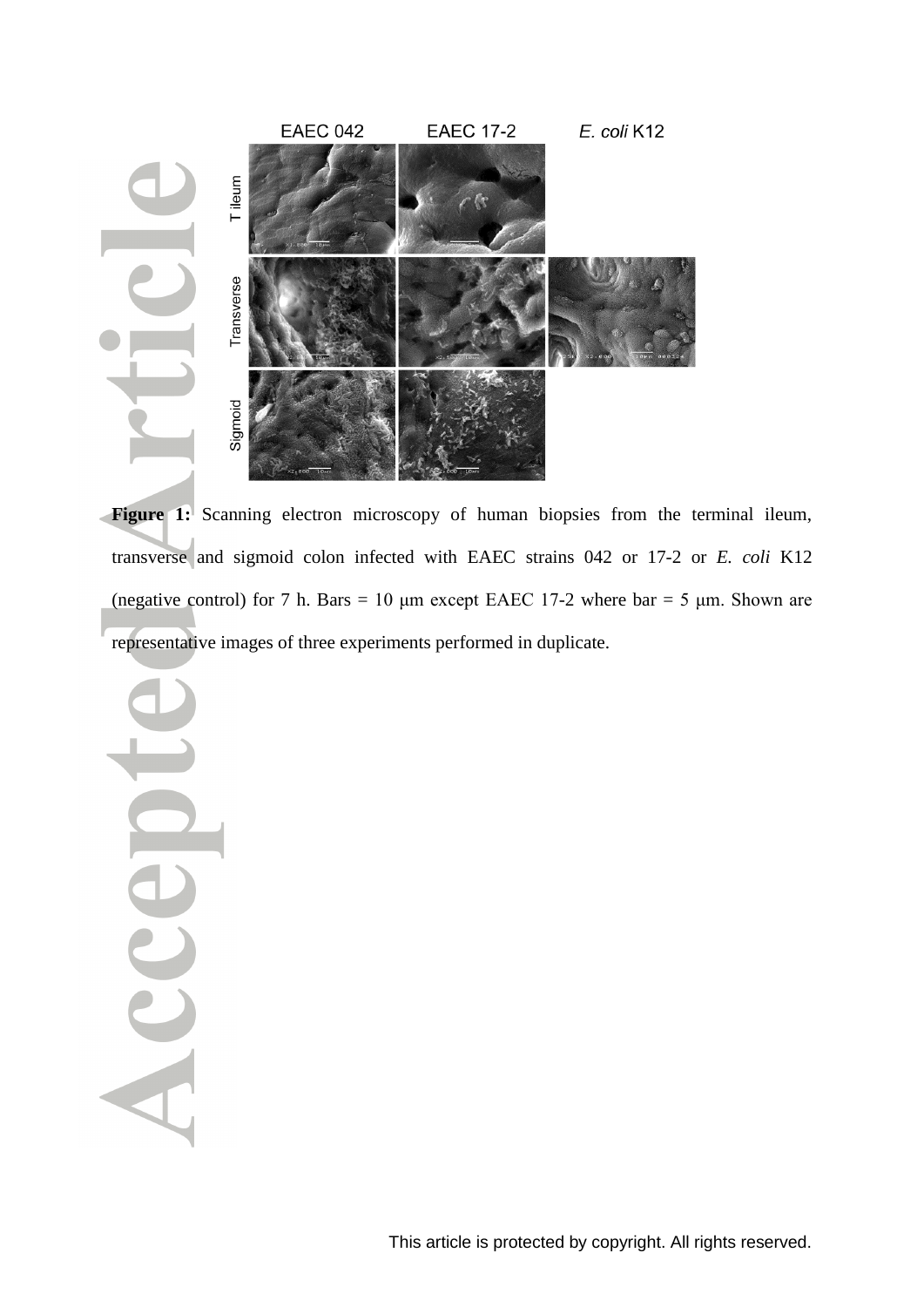

**Figure 2:** Adherence of EAEC 042 and 17-2 to T84 cells. Colonisation was quantified after 2 and 5 h of infection and expressed as colony forming units (CFU) per well. 042 Δ*aggR* was included as negative control (n=3 in duplicate). Aggregative adherence after 5 h was visualised by Giemsa staining. Bar =  $5 \mu$ m.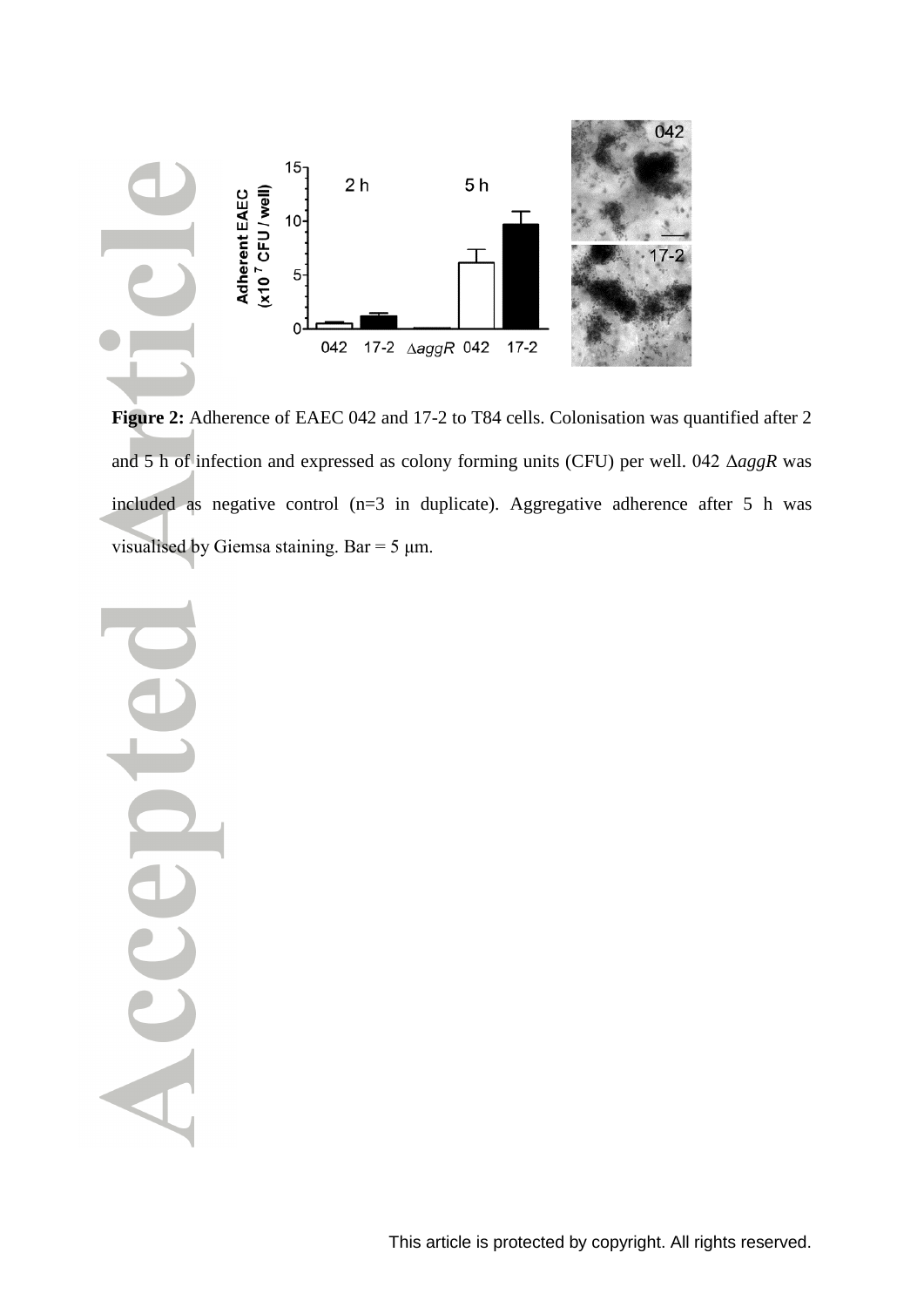

**Figure 3:** Optimisation of the VDC system for EAEC infection. (A-C) Chambers without T84 cells were inoculated with EAEC strains and incubated under aerobic (AE) or microaerobic (MA) conditions for various time periods. (A) Bacterial growth was quantified by optical density  $OD_{600}$ ; \*\**P* < 0.01, \*\*\*\**P* < 0.0001 versus MA conditions. (B) Oxygen concentrations were determined as percentage of atmospheric pressure. (C) Bacterial respiration status after 3 h of incubation was evaluated by qPCR analysis of low affinity cytochrome *bo<sup>3</sup>* oxidase (*cyoA*) and high affinity cytochrome *bd* oxidase (*cydB*). Gene expression is indicated as fold change under AE versus MA conditions;  $*P < 0.05$ ,  $*P <$ 0.01, \*\*\*\**P* < 0.0001 (n=3 in duplicate). (D, E) Chambers with polarised T84 cells were infected with EAEC or left non-infected (NI) for 3 h under MA or AE conditions. (D) Aggregative adherence and epithelial integrity was visualised by immunofluorescence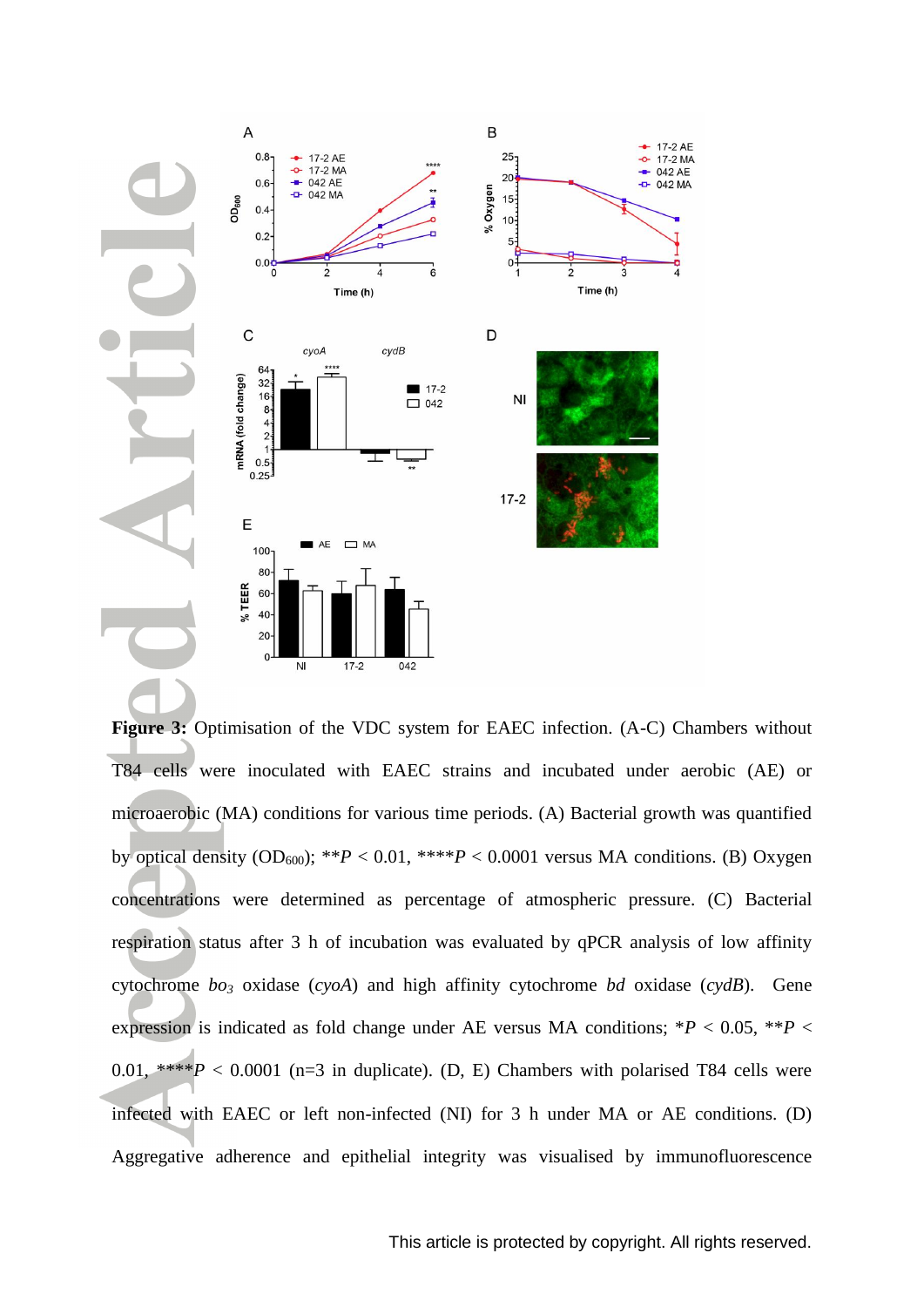staining for EAEC (red) and actin (green). Bar =  $5 \mu$ m. Shown are representative images of four experiments. (E) Epithelial barrier function was evaluated by TEER and is expressed as resistance after infection relative to resistance before infection (n=3 in duplicate).

Acc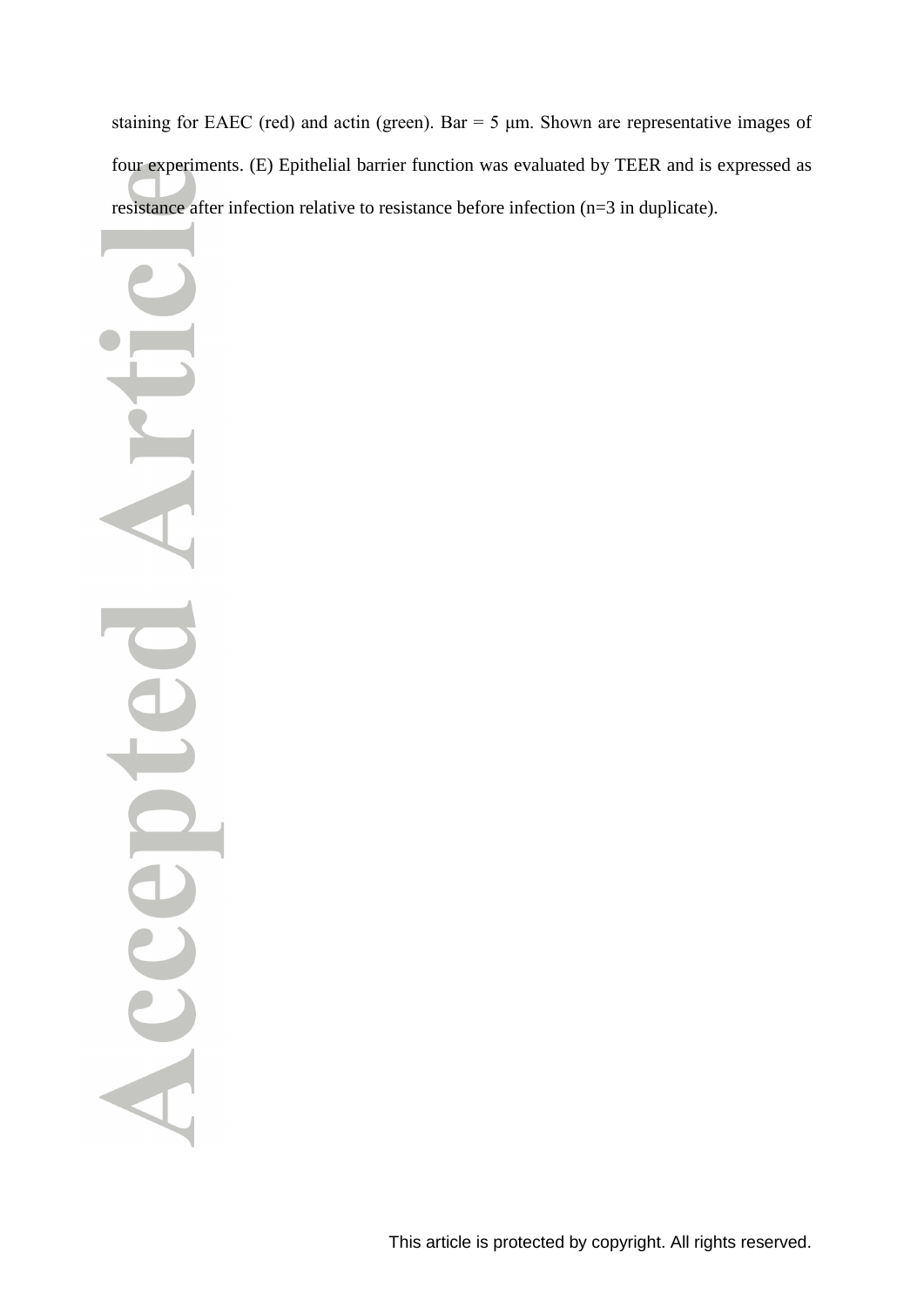

**Figure 4:** Oxygen enhances virulence gene expression in EAEC 042. Strains 17-2 or 042 were incubated in the VDC system with (+) or without (-) polarised T84 cells for 3 h under AE or MA conditions. Expression of selected virulence genes in planktonic bacteria was determined by qPCR and is indicated as fold change under AE versus MA conditions (n=3 in duplicate for  $+T84$ , n=5 in duplicate for  $-T84$ ).  $*P < 0.05$ ,  $*P < 0.01$ ,  $*+P < 0.001$ .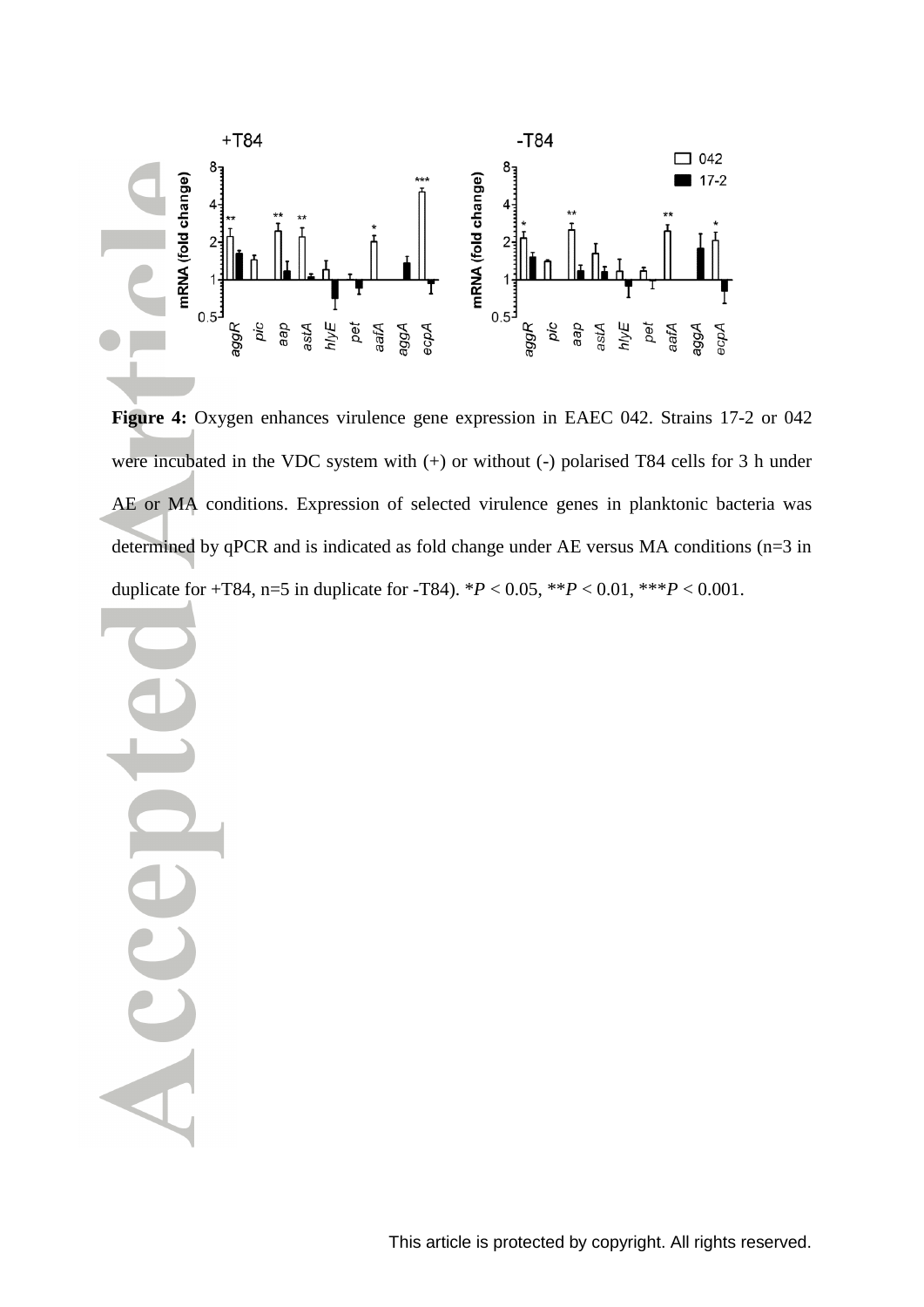

**Figure 5:** EAEC virulence gene expression is enhanced by host cell contact. (A) Polarised T84 cells were infected with EAEC 17-2 or 042 and maintained under aerobic (AE) or microaerobic (MA) conditions for 3 h. Expression of selected virulence genes in cell-bound and planktonic EAEC in the medium was determined by qPCR and is indicated as fold change in adherent versus non-adherent bacteria (n=5 in duplicate). (B) Confluent T84 cells grown in 24 well plates were infected with EAEC DFB042TC carrying promoterless *gfp* (np), *aap*500-*gfp* (*aap*), or *aafD*100-*gfp* (*aafD*) reporter constructs for 5 h. GFP expression in adherent and non-adherent bacteria was determined by fluorescence intensity and normalised to CFU. Fluorescence is displayed as relative fluorescence units (RFU) per  $10^4$  CFU (n=3 in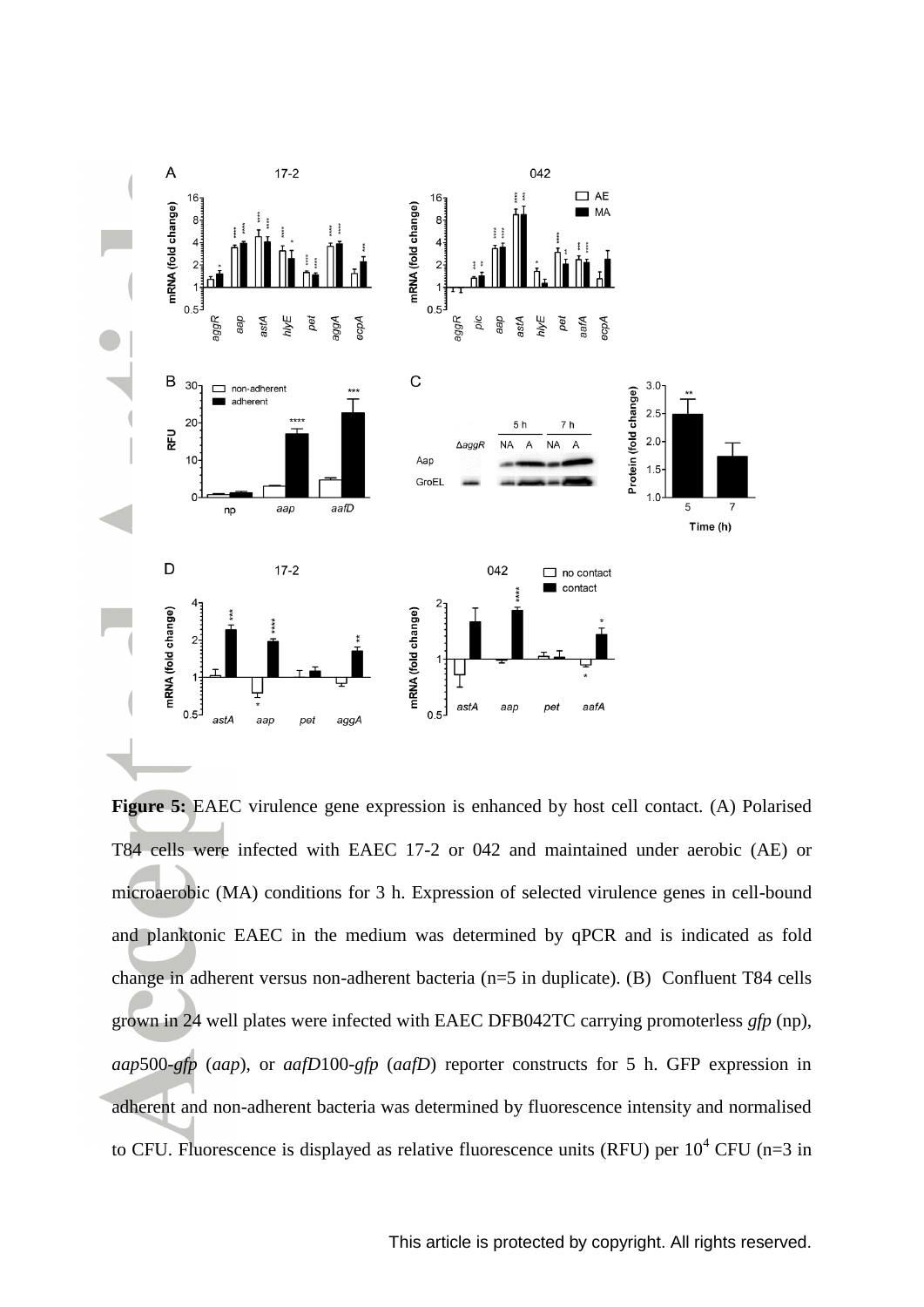triplicate). (C) Polarised T84 cells were infected with strain 042 for 5 or 7 h under aerobic conditions. Expression of dispersin (Aap) in adherent (A) and non-adherent bacteria (NA) was determined by Western blot analysis. Bacterial lysates of an isogenic *aggR* mutant (Δ*aggR*) were included as negative control. Expression of GroEL was used to normalise total protein amounts. Band intensities were quantified with ImageJ and protein expression is indicated as fold change in adherent versus non-adherent bacteria (n=3). (D) T84 cells were grown in 12 well plates, and EAEC were added directly to the cells or prevented from direct cell contact by insertion of a porous Transwell insert. After 3 h, expression of selected virulence genes was quantified by qPCR and is expressed as fold change in EAEC in Transwell inserts with and without T84 cells (no contact) or in adherent versus non-adherent EAEC in plates without Transwells (contact) (n=3 in duplicate).  $*P < 0.05$ ,  $*P < 0.01$ ,  $**P$  $< 0.001$ , \*\*\*\* $P < 0.0001$ .

Sccep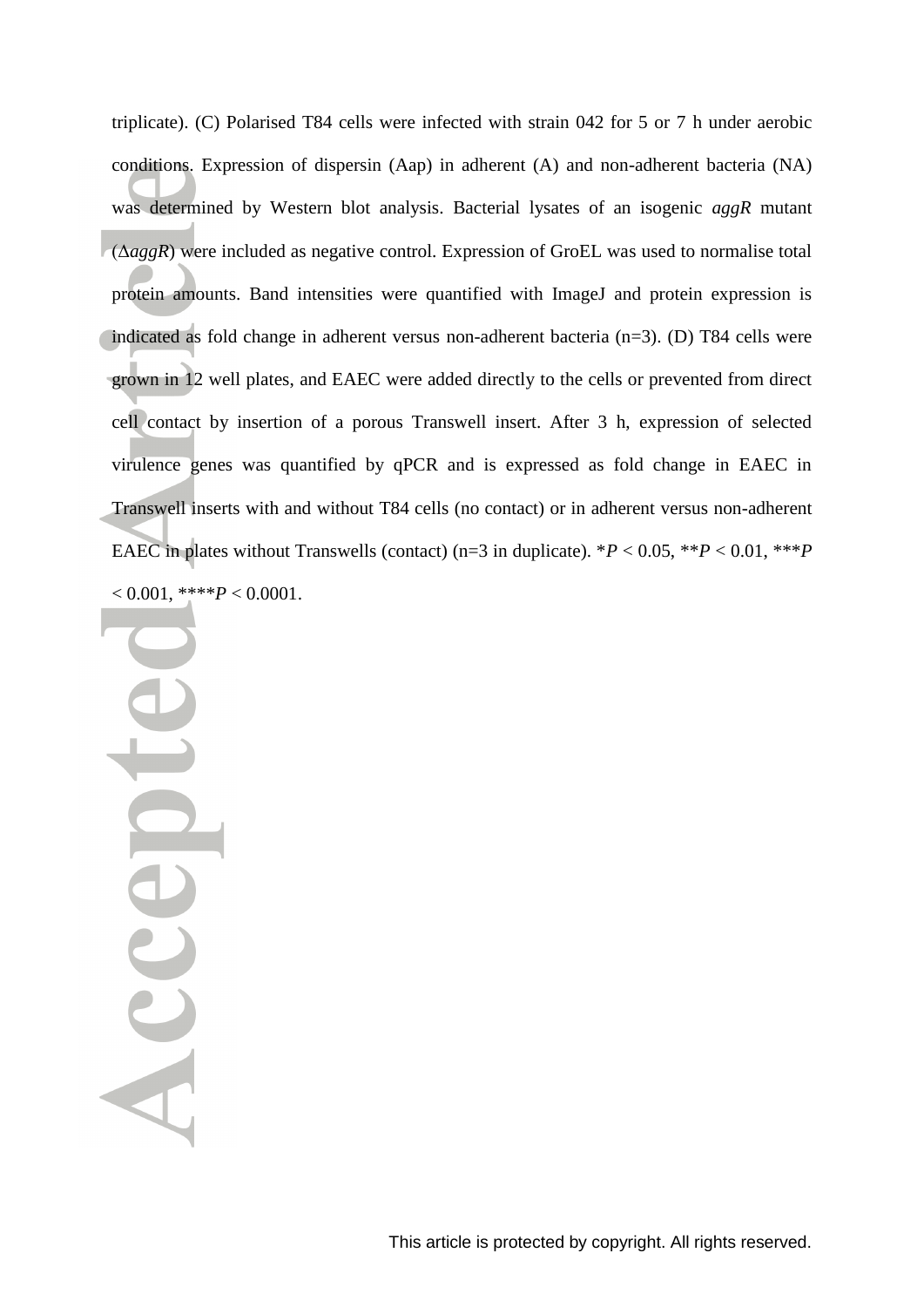

**Figure 6:** Influence of AggR on aggregative adherence and EAEC virulence gene expression. T84 cells in 24 well plates were infected with EAEC 042 wild-type (WT), Δ*aggR* mutant and complemented strain (comp) for 4 h. (A) Giemsa stain of infected cells. Bar = 5  $\mu$ m. Shown are representative images of two experiments performed in duplicate. (B) Virulence gene expression in planktonic bacteria was quantified by qPCR and is expressed as fold change in Δ*aggR* mutant (white) and complemented strain (grey) versus wild-type (n=4 in triplicate). (C) Host cell-induced virulence gene expression is not dependent on AggR. Transcription of selected virulence genes in adherent and non-adherent EAEC was determined by qPCR and is indicated as fold change in adherent versus non-adherent bacteria (n=4 in triplicate). \**P* < 0.05,  $*$ <sup>\*</sup>*P* < 0.01,  $*$ <sup>\*</sup>*P* < 0.001,  $*$ <sup>\*</sup>*\*P* < 0.0001.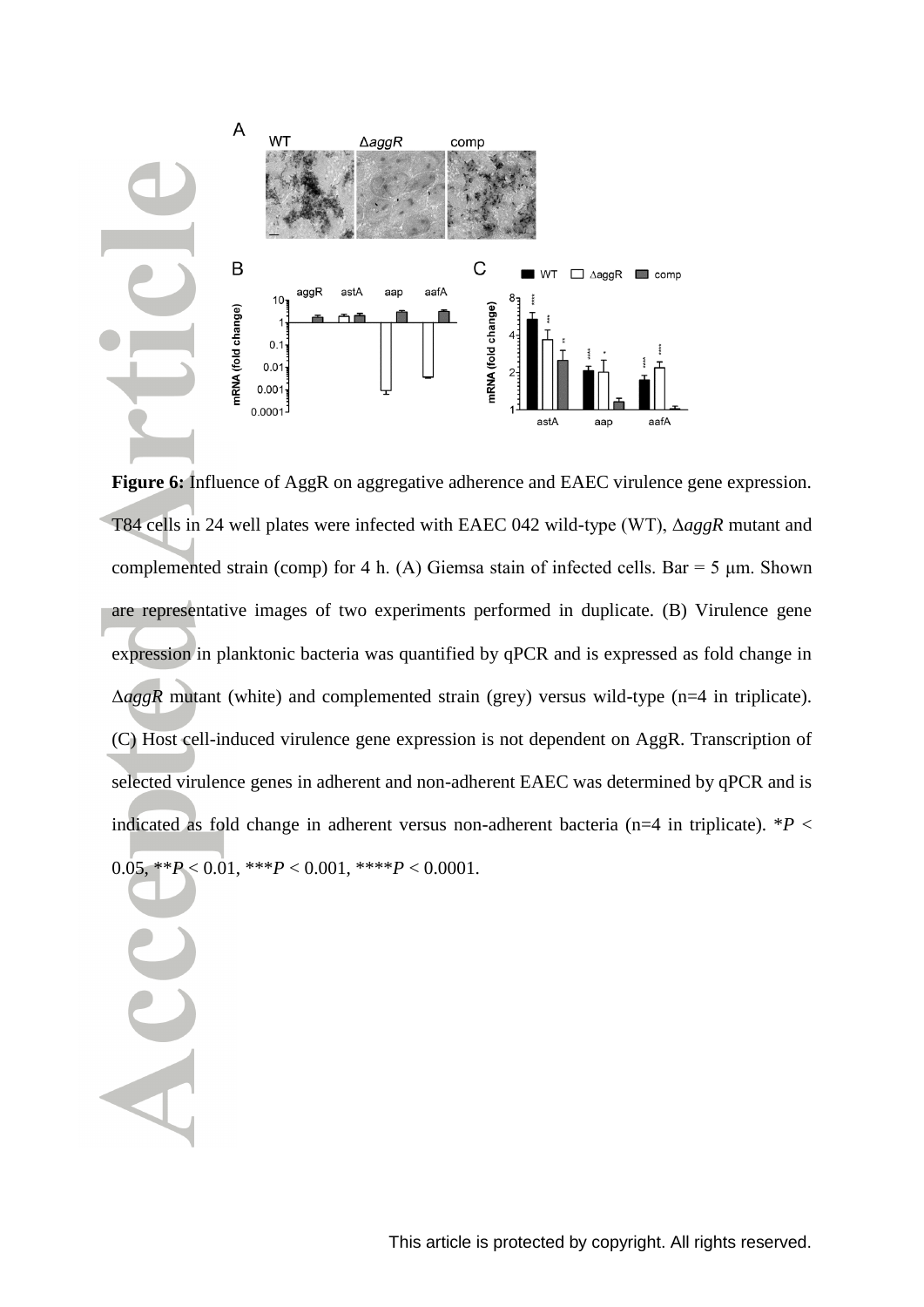| Region           | <b>EAEC</b> strain      |                         |
|------------------|-------------------------|-------------------------|
|                  | 042                     | $17 - 2$                |
| Duodenum         | 0/8(0)                  | 0/8(0)                  |
| Terminal ileum   | $4/7$ (57) <sup>*</sup> | $3/7$ (43) <sup>*</sup> |
| Transverse colon | 6/7(86)                 | 4/7(57)                 |
| Sigmoid colon    | 6/7(86)                 | 2/6(33)                 |

**Table 1:** EAEC adherence to human intestinal biopsies

Data are presented as number of biopsies with adherent aggregates/total number of biopsies (percentage).\*Single bacteria or small aggregates only.

Accepter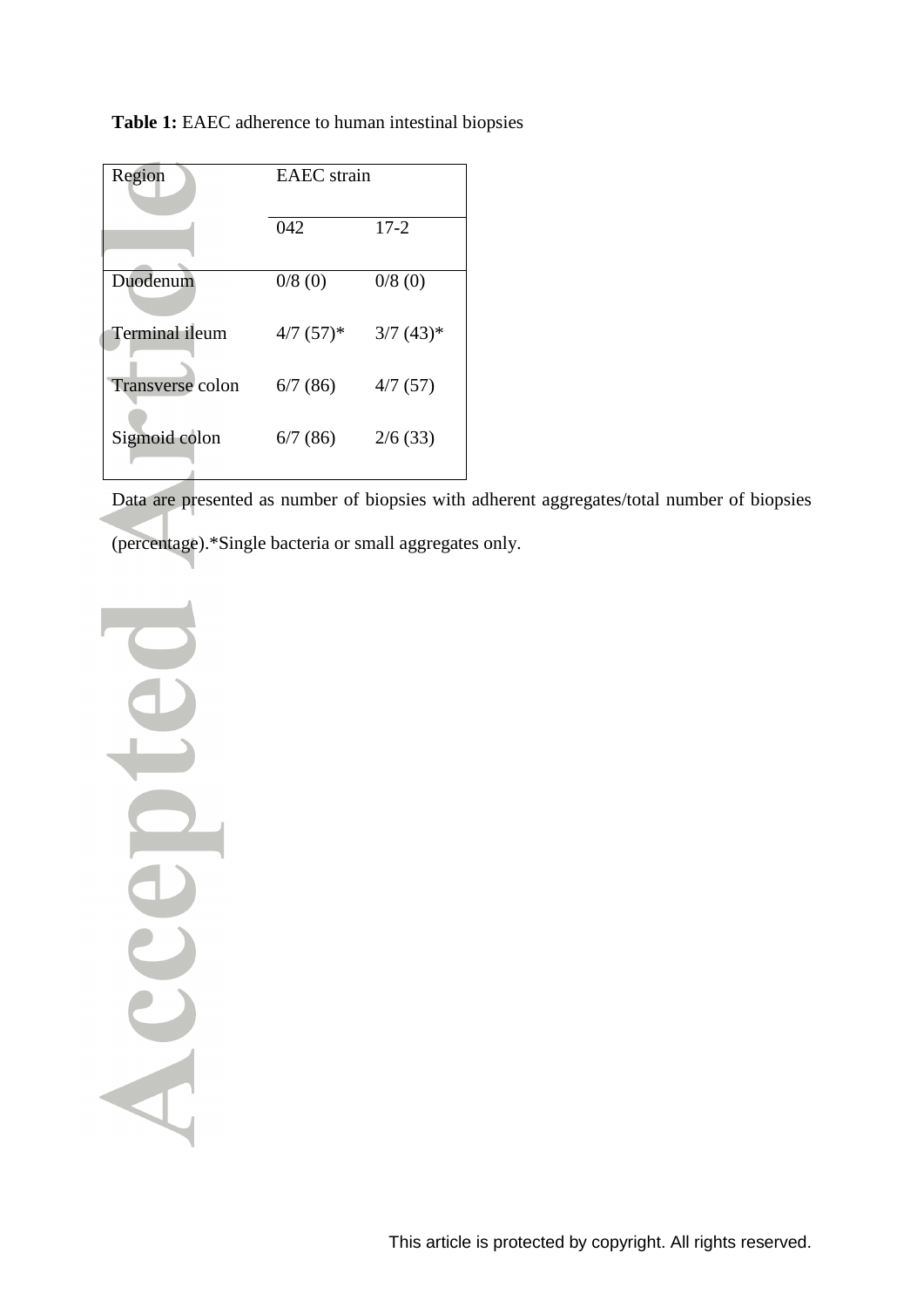|  | Type          | Gene | Protein                   | Present in  |
|--|---------------|------|---------------------------|-------------|
|  | Regulator     | aggR | AggR                      | $042, 17-2$ |
|  | Adhesins      | aafA | AAF/II structural subunit | 042         |
|  |               | aggA | AAF/I structural subunit  | $17 - 2$    |
|  |               | ecpA | ECP structural subunit    | 042, 17-2   |
|  | <b>Toxins</b> | astA | EAST-1                    | 042, 17-2   |
|  |               | hlyE | <b>HlyE</b>               | 042, 17-2   |
|  |               | pet  | Pet                       | 042, 17-2   |
|  | Other         | pic  | Pic                       | 042         |
|  |               | aap  | Dispersin                 | 042, 17-2   |
|  |               |      |                           |             |
|  |               |      |                           |             |
|  |               |      |                           |             |
|  |               |      |                           |             |
|  |               |      |                           |             |
|  | U             |      |                           |             |
|  |               |      |                           |             |
|  |               |      |                           |             |
|  |               |      |                           |             |

**Table 2:** EAEC virulence factors examined in this study